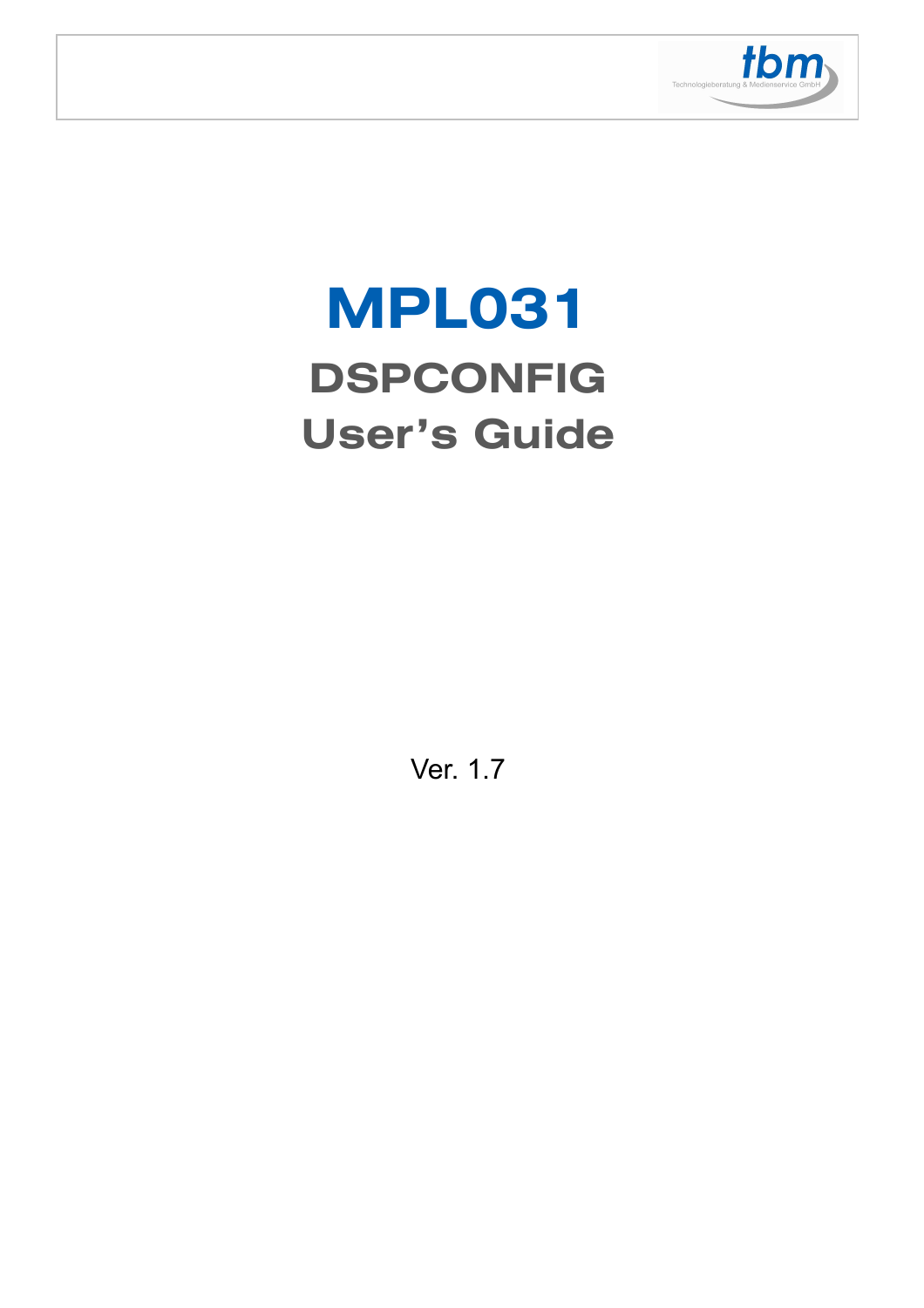# [ Index ]

| $\mathbf 1$ . |                                                     |  |
|---------------|-----------------------------------------------------|--|
| 1.1.          |                                                     |  |
| 2.            |                                                     |  |
| 3.            |                                                     |  |
| 3.1.          |                                                     |  |
| 3.1.1.        |                                                     |  |
| 3.1.2.        |                                                     |  |
| 3.2.          |                                                     |  |
| 3.2.1.        |                                                     |  |
| 3.2.2.        |                                                     |  |
| 3.2.3.        |                                                     |  |
| 3.2.4.        |                                                     |  |
| 3.2.5.        |                                                     |  |
| 3.2.6.        |                                                     |  |
| 3.3.          |                                                     |  |
| 3.3.1.        |                                                     |  |
| 3.3.2.        |                                                     |  |
| 3.3.3.        |                                                     |  |
| 3.3.4.        |                                                     |  |
| 3.3.5.        |                                                     |  |
| 3.3.6.        |                                                     |  |
| 3.3.7.        | Setup Server Connection Interval (seconds) Value 11 |  |
| 3.4.          |                                                     |  |
| 3.4.1.        |                                                     |  |
| 3.4.2.        |                                                     |  |
| 3.4.3.        |                                                     |  |
| 3.4.4.        |                                                     |  |
| 3.4.5.        |                                                     |  |
| 3.4.6.        |                                                     |  |
| 3.4.7.        |                                                     |  |
| 3.5.          |                                                     |  |
| 3.5.1.        |                                                     |  |
| 3.5.2.        |                                                     |  |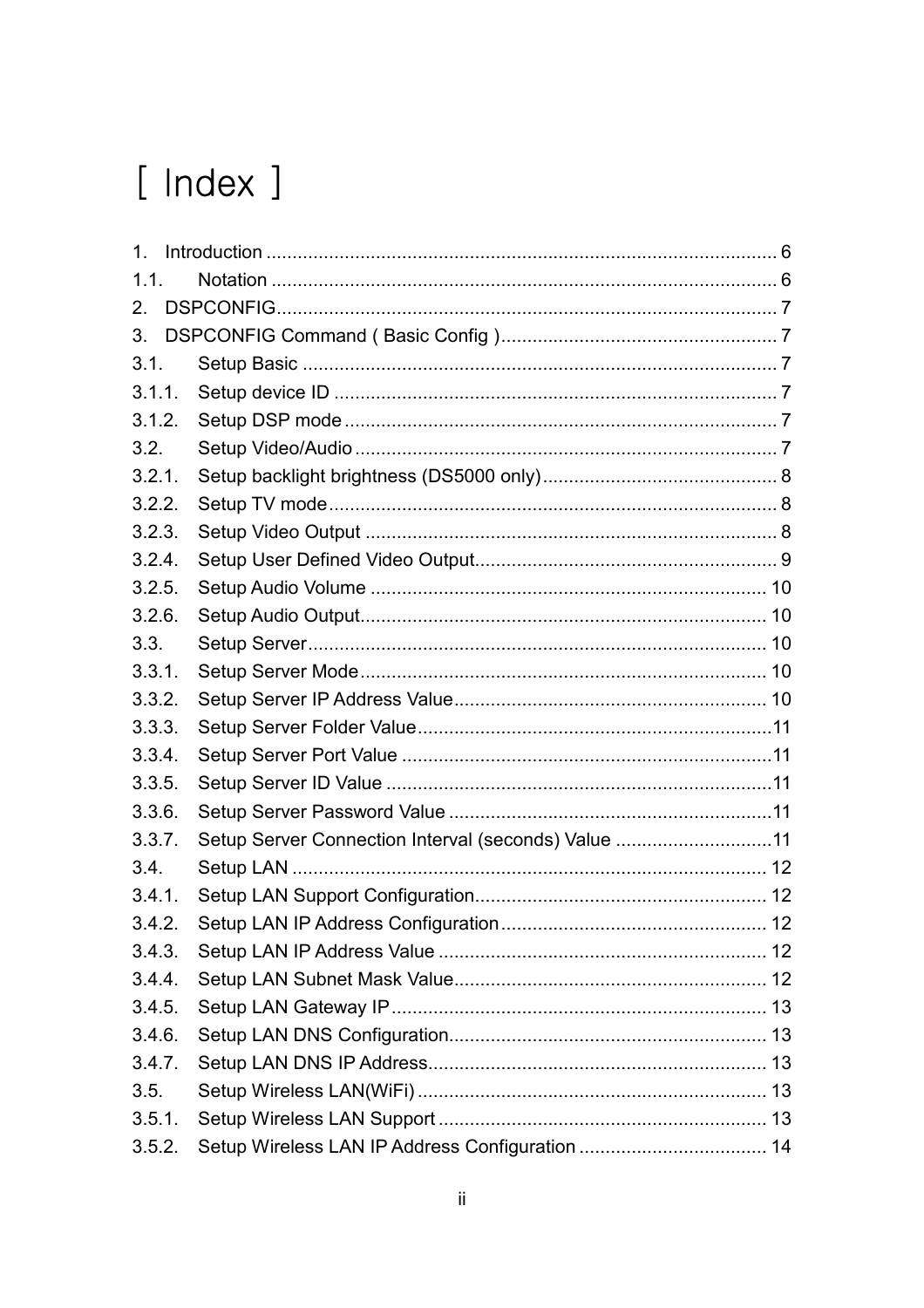| 3.5.3.  |  |
|---------|--|
| 3.5.4.  |  |
| 3.5.5.  |  |
| 3.5.6.  |  |
| 3.5.7.  |  |
| 3.5.8.  |  |
| 3.5.9.  |  |
| 3.6.    |  |
| 3.6.1.  |  |
| 3.6.2.  |  |
| 3.6.3.  |  |
| 3.6.4.  |  |
| 3.6.5.  |  |
| 3.6.6.  |  |
| 3.6.7.  |  |
| 3.6.8.  |  |
| 3.6.9.  |  |
| 3.6.10. |  |
| 3.6.11. |  |
| 3.6.12. |  |
| 3.6.13. |  |
| 3.6.14. |  |
| 3.6.15. |  |
| 3.6.16. |  |
| 3.6.17. |  |
| 3.7.    |  |
| 3.7.1.  |  |
| 3.7.2.  |  |
| 3.7.3.  |  |
| 3.7.4.  |  |
| 3.7.5.  |  |
| 3.7.6.  |  |
| 3.7.7.  |  |
| 3.7.8.  |  |
| 3.7.9.  |  |
| 3.7.10. |  |
|         |  |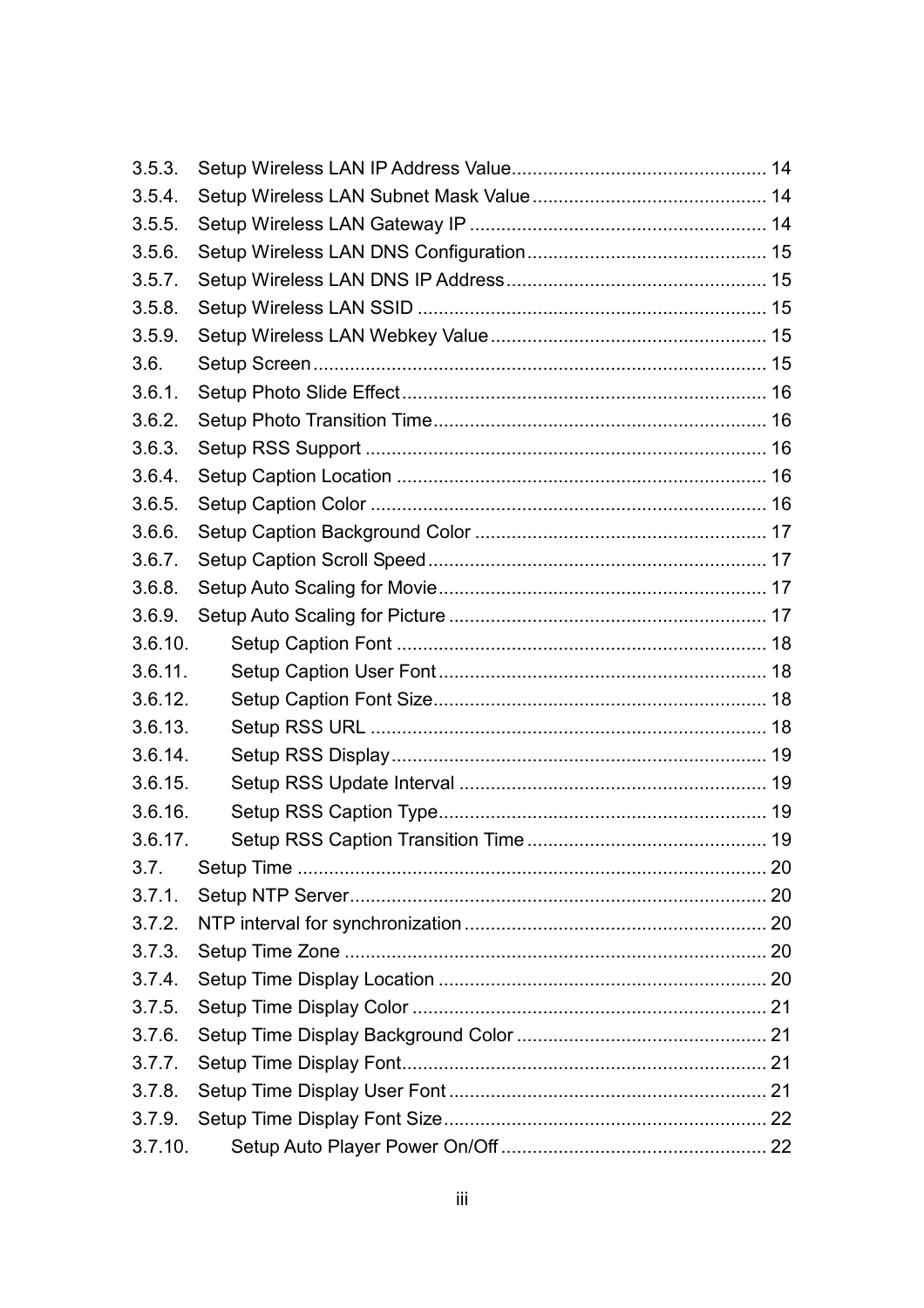| 3.7.11.  |                                                             |  |  |
|----------|-------------------------------------------------------------|--|--|
| 3.7.12.  |                                                             |  |  |
| 3.8.     |                                                             |  |  |
| 3.8.1.   |                                                             |  |  |
| 3.9.     |                                                             |  |  |
| 3.9.1.   |                                                             |  |  |
| 3.9.2.   | Setup Interactive Response Device Configuration 23          |  |  |
| 3.9.3.   |                                                             |  |  |
| 3.9.4.   |                                                             |  |  |
| 3.9.5.   |                                                             |  |  |
| 3.9.6.   |                                                             |  |  |
| 3.9.7.   |                                                             |  |  |
| 3.9.8.   |                                                             |  |  |
| 3.9.9.   | Setup Use Interactive Key (not implemented yet) 25          |  |  |
| 3.9.10.  | Setup Interactive User Define Key (not implemented yet) 25  |  |  |
| 3.10.    |                                                             |  |  |
| 3.10.1.  |                                                             |  |  |
| 3.10.2.  |                                                             |  |  |
| 3.10.3.  |                                                             |  |  |
| 3.11.    |                                                             |  |  |
| 3.11.1.  |                                                             |  |  |
| 3.11.2.  |                                                             |  |  |
| 3.12.    |                                                             |  |  |
| 3.12.1.  | Time Based Audio Volume Control (not implemented yet)  27   |  |  |
| 3.12.2.  |                                                             |  |  |
| 3.12.3.  | Week Day Based Player On/Off Timer Control (not implemented |  |  |
| yet)     | 27                                                          |  |  |
| 3.12.4.  |                                                             |  |  |
| 3.12.5.  | Year Day Based Player On/Off Timer Control (not implemented |  |  |
| yet)     | 28                                                          |  |  |
| 3.12.6.  |                                                             |  |  |
| 3.12.7.  |                                                             |  |  |
| 3.12.8.  |                                                             |  |  |
| 3.12.9.  |                                                             |  |  |
| 3.12.10. |                                                             |  |  |
| 3.13.    |                                                             |  |  |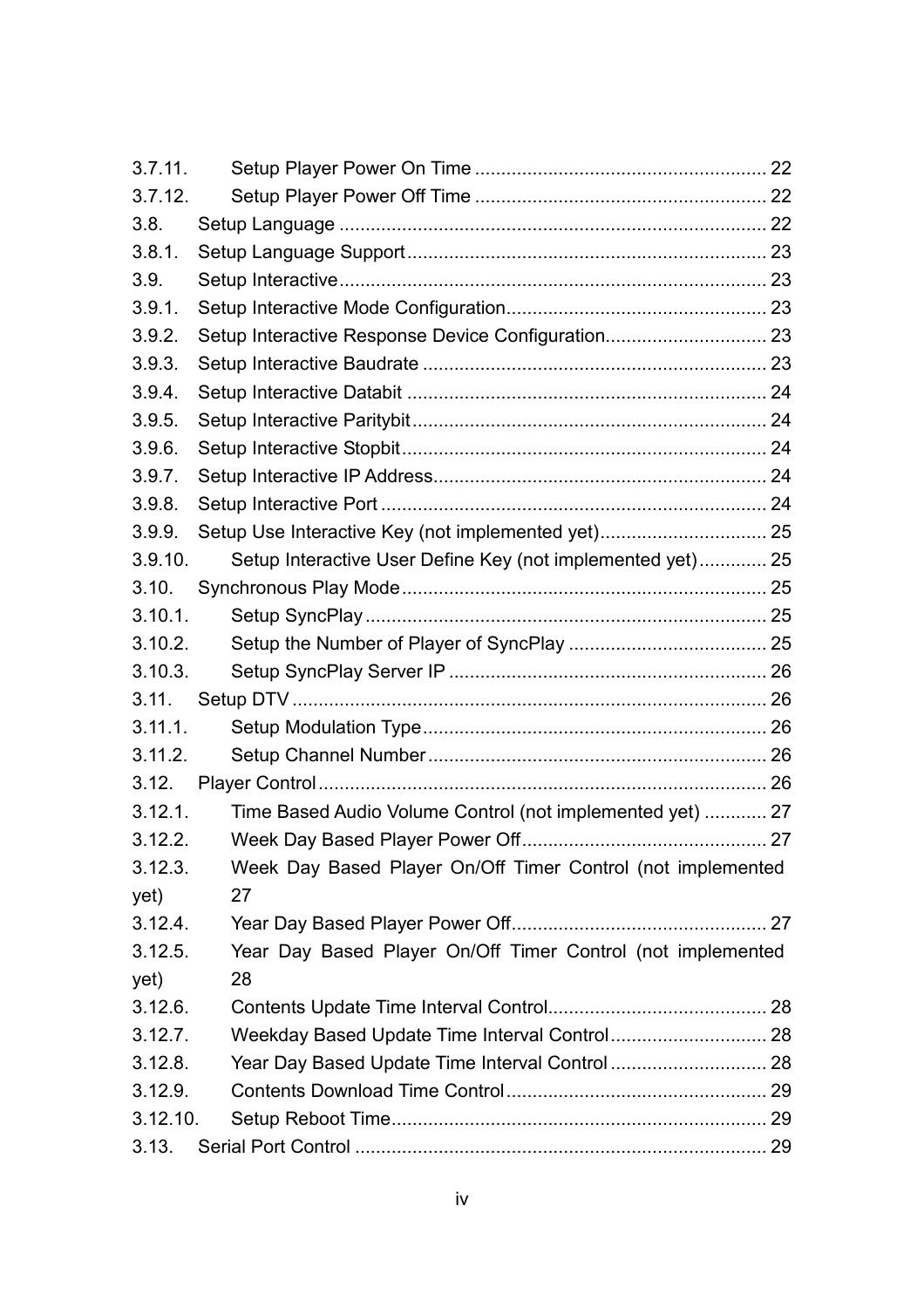| 3.13.1. |                                                            |  |
|---------|------------------------------------------------------------|--|
| 3.13.2. |                                                            |  |
| 3.13.3. |                                                            |  |
| 3.13.4. |                                                            |  |
| 3.13.5. |                                                            |  |
| 3.13.6. |                                                            |  |
| 3.13.7. |                                                            |  |
| 3.14.   |                                                            |  |
| 3.14.1. |                                                            |  |
| 3.14.2. |                                                            |  |
| 3.14.3. |                                                            |  |
| 3.14.4. | Saving Logging Message in the internal memory 33           |  |
| 3.14.5. | Saving days for Logging Message in the internal memory  33 |  |
| 3.15.   |                                                            |  |
| 3.15.1. |                                                            |  |
| 3.15.2. |                                                            |  |
| 3.15.3. |                                                            |  |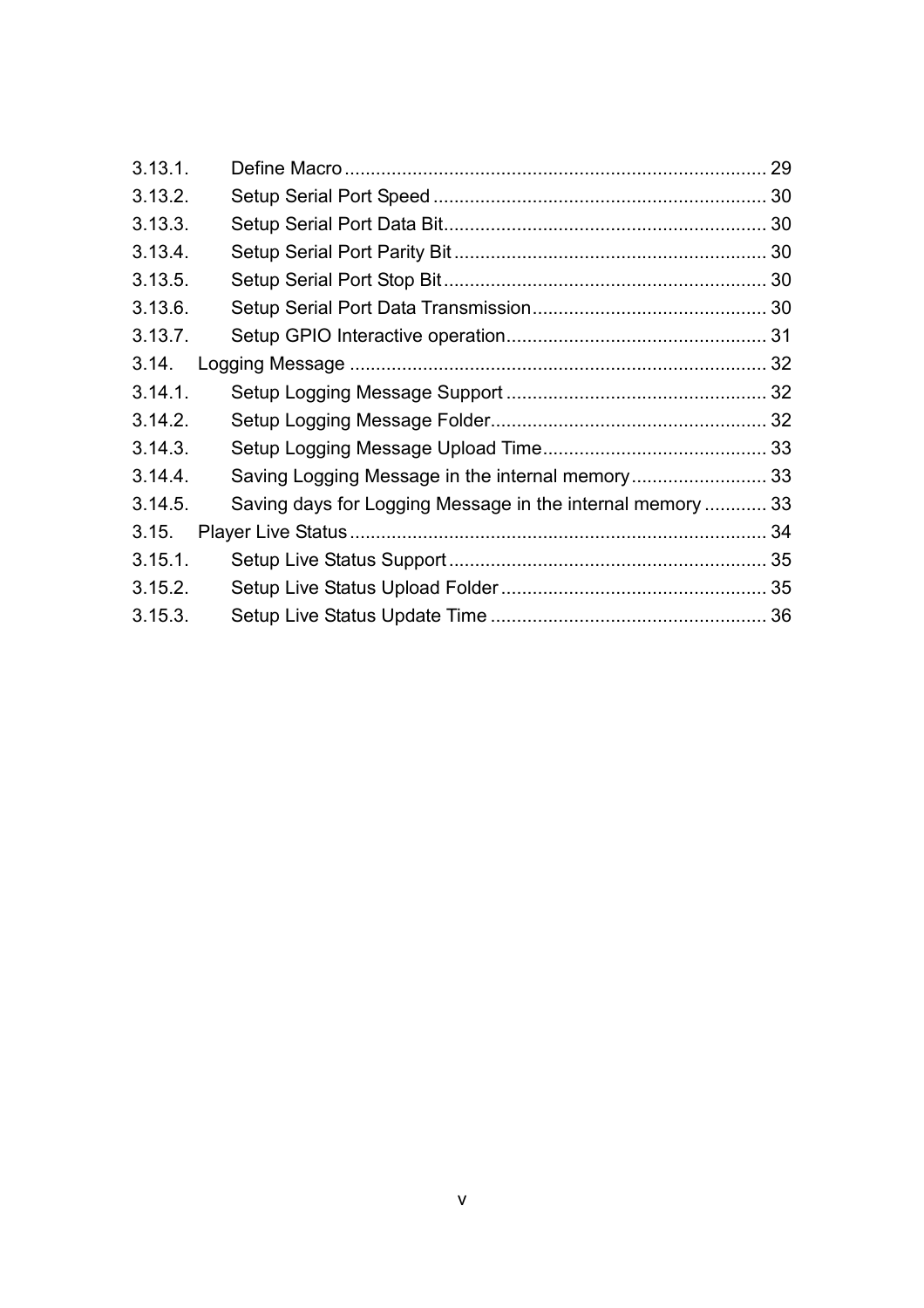## **1. Introduction**

## **2. Notation**

This Documentation uses various labels and name that serve as your guides to operating this product.

| <b>Caution</b> | A "caution" indicates a section of the manual that requires<br>special attention. |
|----------------|-----------------------------------------------------------------------------------|
| Reference      | A "reference" provides information related to the current<br>topic.               |
| <b>Example</b> | An "example" indicates on example related to the current<br>topic.                |
| $\sqrt{\eta}$  | A "note" provides supplementary information.                                      |

#### ■ Notational conventions

#### ■ Naming Conventions

| MPL031     | MPL031 is networked digital signage player. It can play high definition |
|------------|-------------------------------------------------------------------------|
|            | advertisement media contents such as photo and movie.                   |
|            | The name of DSP(Digital Signage Player) in this document stands for     |
| <b>DSP</b> | MPL031                                                                  |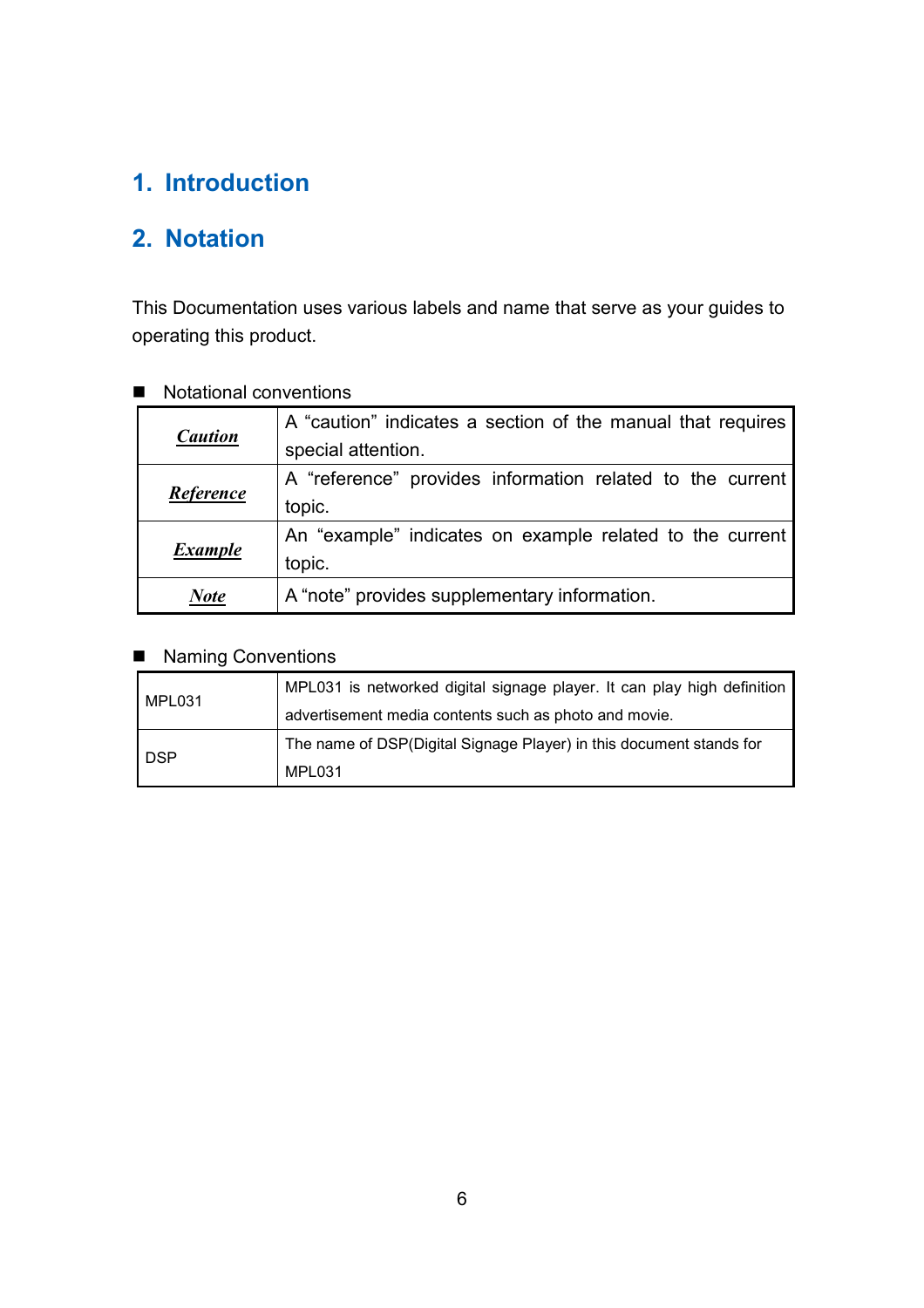## **3. DSPCONFIG**

- It stands for dspconfig.txt. This file is used for control the player from remote server.
- dspconfig.txt should be in the same folder with playlist.txt.
- DSP checks dspconfig.txt every 1 minute by default. But if there is Contents Update Time in the dspconfig.txt, check time depends on this Contents Update Time.

## **4. DSPCONFIG Command ( Basic Config )**

#### **5. Setup Basic**

Setup basic setting value on the player setup page.

#### **6. Setup device ID**

- **Format** 
	- > set dsp basic deviceid "{device ID}"
- **Example** - set dsp basic deviceid "00001234" : Set device ID to 00001234

## **7. Setup DSP mode**

- **Format** 
	- > set dsp basic dspmode {standard/interactive}
- **Example** 
	- set dsp basic dspmode standard : Set DSP mode to standard

## **8. Setup Video/Audio**

Setup Video/Audio setting value on the player setup page.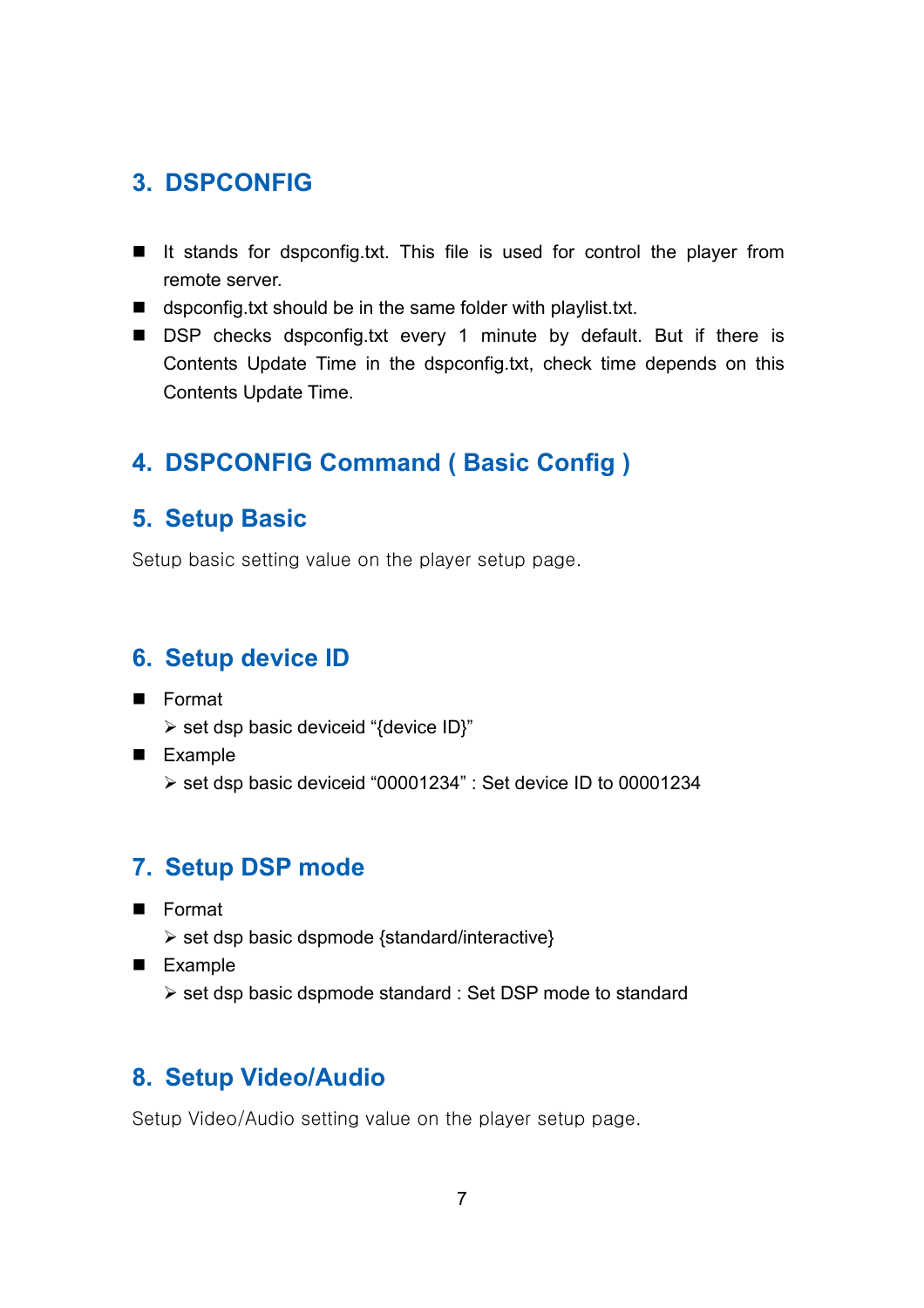## **9. Setup backlight brightness (DS5000 only)**

- **Format** 
	- > set dsp video backlight {0~31}
- **Example** 
	- ▶ set dsp video backlight 15 : Set backlight brightness to 15

## **10. Setup TV mode**

- **Format** 
	- > set dsp video tvmode {ntsc/pal}
- **Example** 
	- > set dsp video tvmode ntsc : Set TV mode to ntsc

## **11. Setup Video Output**

**Format** 

> set dsp video output {VALUE}

- VALUE: composite 640x480, component 480p, component 720p, component\_1080i, component\_1080p, vga\_640x480, vga\_800x600, vga\_1024x768, vga\_1280x720, vga\_1280x768, vga\_1280x800, vga\_1280x1024, vga\_1360x768, vga\_1366x768, vga\_1400x1050, vga\_1440x900, vga\_1600x900, vga\_1600x1200, vga\_1680x1050, vga\_1920x1080, vga\_1920x1200, dvi\_480i, dvi\_480p, dvi\_720p, dvi\_1080i, dvi\_1080p, dvi\_640x480, dvi\_800x600, dvi\_1024x768, dvi\_1280x720, dvi\_1280x768, dvi\_1280x800, dvi\_1280x1024, dvi\_1360x768, dvi\_1366x768, dvi\_1400x1050, dvi\_1440x900, dvi\_1600x900, dvi\_1600x1200, dvi\_1680x1050, dvi\_1920x1080, dvi\_1920x1200, hdmi\_480i, hdmi\_480p, hdmi\_720p, hdmi\_1080i, hdmi\_1080p, hdmi\_640x480, hdmi\_800x600, hdmi\_1024x768, hdmi\_1280x720, hdmi\_1280x768, hdmi\_1280x800, hdmi\_1280x1024, hdmi\_1360x768, hdmi\_1366x768, hdmi\_1400x1050, hdmi\_1440x900, hdmi\_1600x900, hdmi1600x1200, hdmi\_1680x1050, hdmi\_1920x1080, hdmi\_1920x1200
- **Example** 
	- > set dsp video output hdmi\_1080p : Set video output to HDMI 1080p.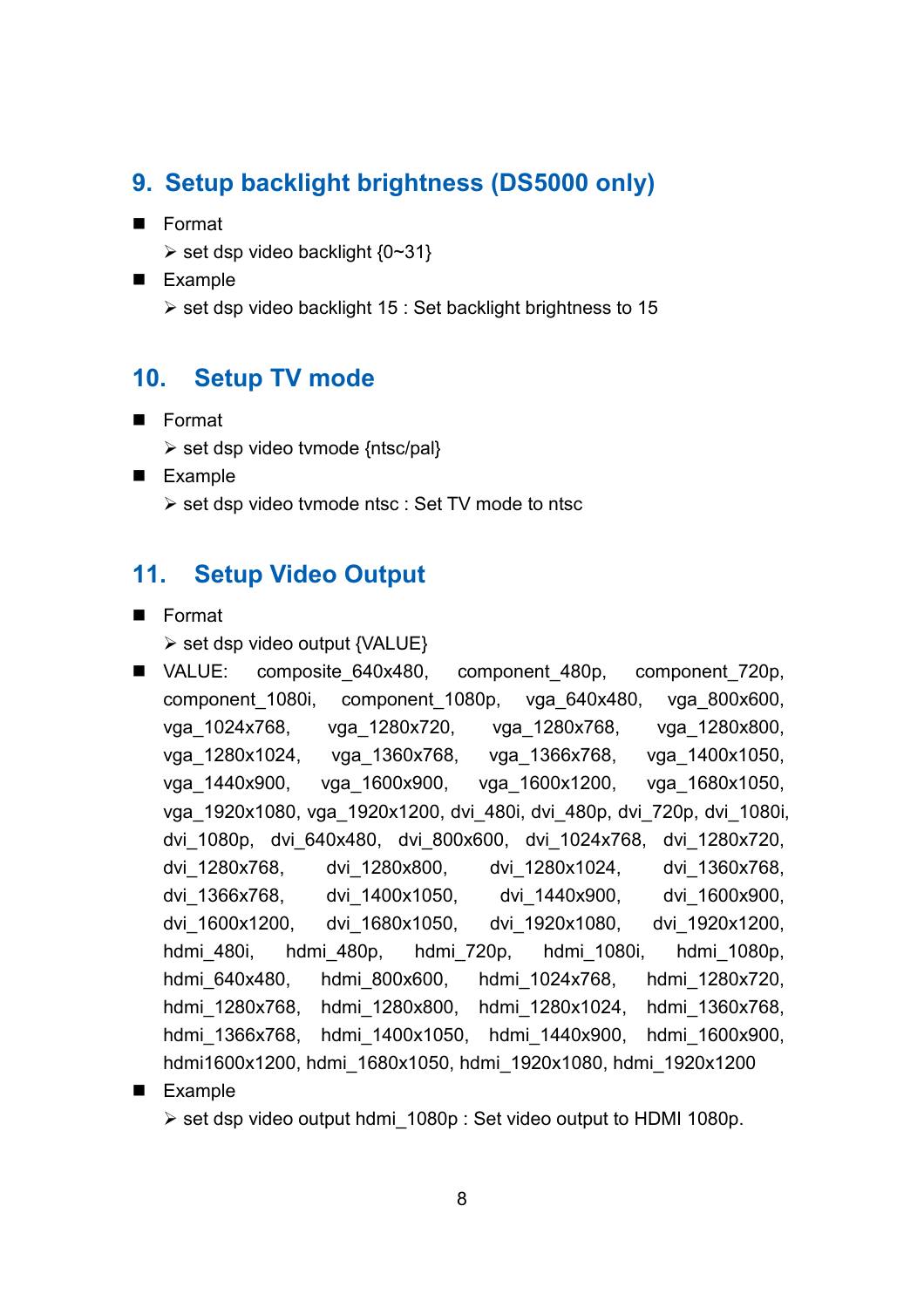### **12. Setup User Defined Video Output**

#### **Format**

- > set dsp video detailoutput {composite/component/vga/dvi/hdmi}
- > set dsp video pixelclock {num}
- > set dsp video hactive {num}
- > set dsp video hfrontporch {num}
- > set dsp video hsyncwidth {num}
- > set dsp video hbackporch {num}
- $\triangleright$  set dsp video hsyncpolarity  $\{0/1\}$
- > set dsp video vactive {num}
- > set dsp video vfrontporch {num}
- > set dsp video vsyncwidth {num}
- > set dsp video vbackporch {num}
- $\triangleright$  set dsp video vsyncpolarity  $\{0/1\}$
- $\triangleright$  set dsp video interlace  $\{0/1\}$

#### **Example**

- set dsp video detailoutput vga : set video output to VGA.
- ▶ set dsp video pixelclock 64125000 : set pixel clock to 6412500.
- set dsp video hactive 1024 : set horizontal active sync to 1024.
- > set dsp video hfrontporch 56 : set horizontal front porch to 56.
- set dsp video hsyncwidth 104 : set horizontal sync width to 104.
- > set dsp video hbackporch 160 : set horizontal back porch to 160.
- set dsp video hsyncpolarity 0 : set horizontal sync polarity to negative.
- ▶ set dsp video vactive 768 : set vertical active sync to 768.
- > set dsp video vfrontporch 1 : set vertical front porch to 1.
- set dsp video vsyncwidth 15 : set vertical sync width to 15.
- set dsp video vbackporch 22 : set vertical back porch to 22.
- set dsp video vsyncpolarity 1 : set vertical sync polarity to positive.
- set dsp video interlace 0 : set video output type to progressive.
- set dsp video interlace 1 : set video output type to interlace.

#### *Reference*

When all parameters (above 13 items) are written, it will work.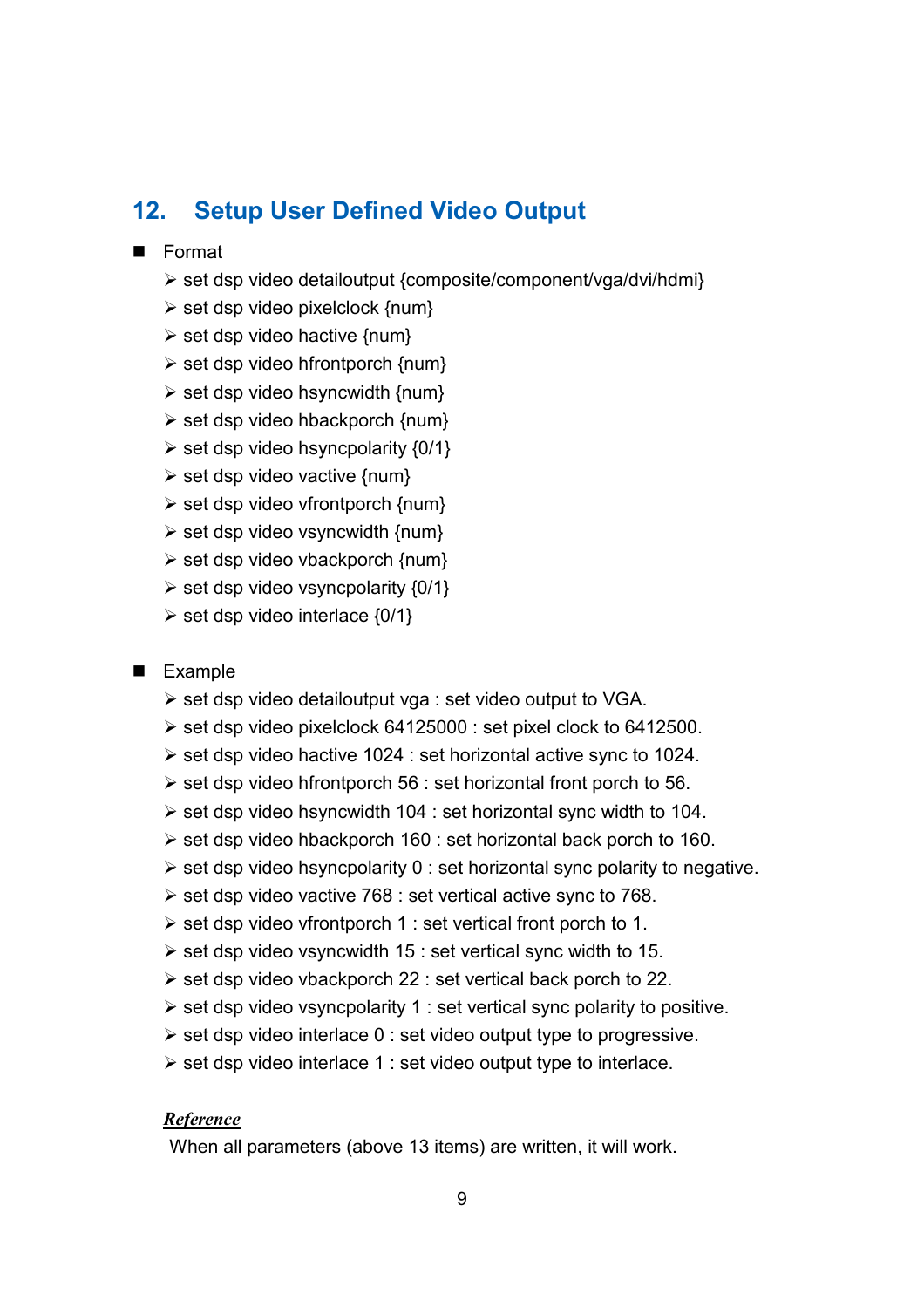## **13. Setup Audio Volume**

- **Format** 
	- $\triangleright$  set dsp audio vol {0~31}
- **Example** 
	- set dsp audio vol 20 : Set audio volume to 20

### **14. Setup Audio Output**

- **Format** 
	- > set dsp audio output {stereo/surround}
- **Example** 
	- ▶ set dsp audio output stereo : Set audio output to Stereo(2Ch).
	- > set dsp audio output surround : Set audio output to surround (5.1Ch,Optical)

#### **15. Setup Server**

Setup Server setting value on the player setup page

#### **16. Setup Server Mode**

- **Format** 
	- > set dsp server mode {standalone/internet}
- **Example** 
	- set dsp server mode internet : Set server mode to internet

#### **17. Setup Server IP Address Value**

- Format
	- > set dsp server ip "{ip address}"
- **Example** 
	- > set dsp server ip "211.33.40.40" : Set Connect Server IP address value to 211.33.40.40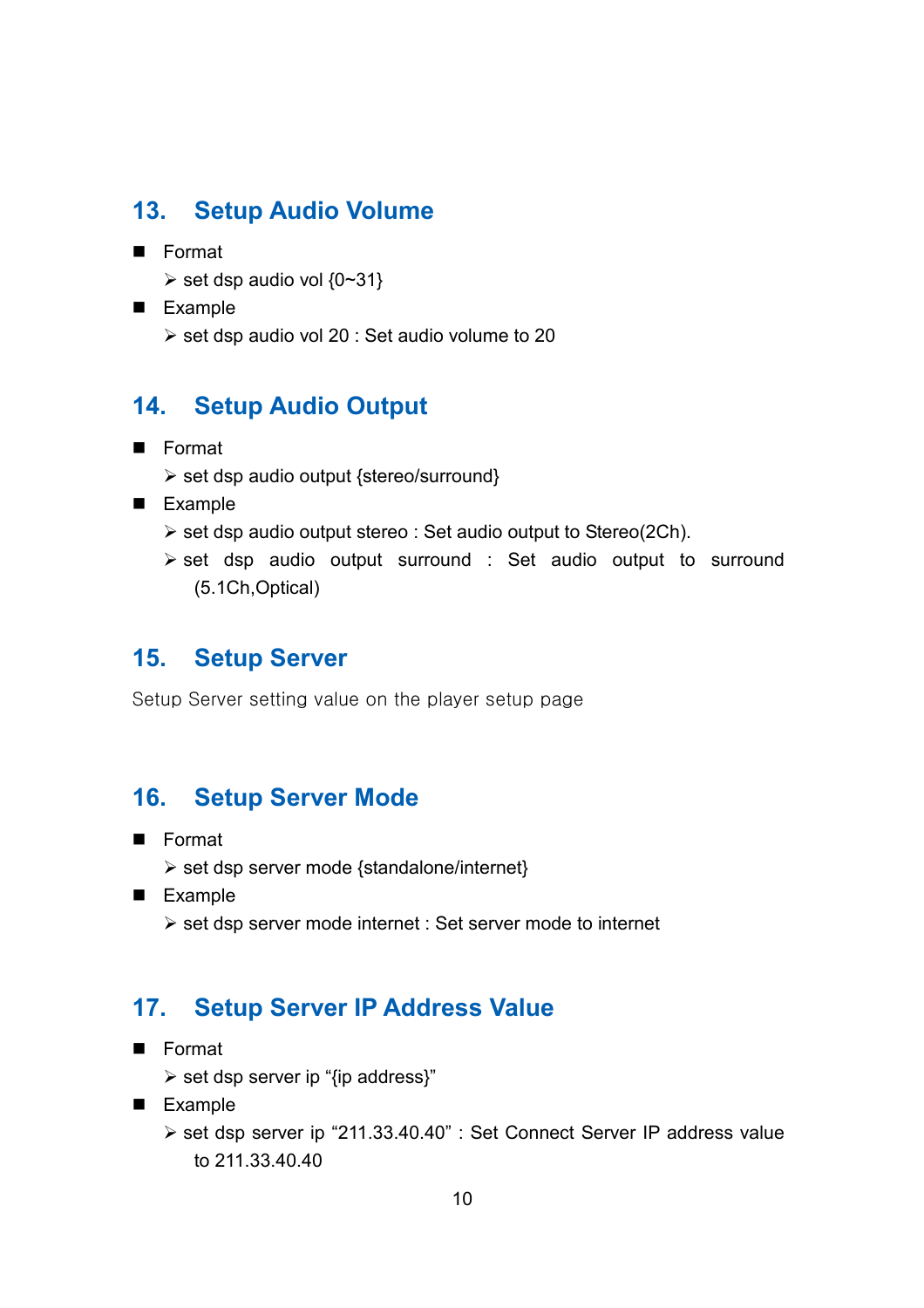## **18. Setup Server Folder Value**

- **Format** 
	- > set dsp server folder "{folder name}"
- **Example** 
	- > set dsp server folder "dark" : Set Connect Server Folder value to dark folder

## **19. Setup Server Port Value**

- **Format** 
	- > set dsp server port {num}
- **Example** 
	- set dsp server port 1234 : Set Connect Server Port value to 1234

### **20. Setup Server ID Value**

- **Format** 
	- > set dsp server id "{id name}"
- Example - set dsp server id "dark" : Set Connect Server ID value to dark.

## **21. Setup Server Password Value**

- Format
	- > set dsp server password "{password name}"
- **Example** 
	- set dsp server password "1234" : Set Connect Server Password value to 1234.

## **22. Setup Server Connection Interval (seconds) Value**

- **Format** 
	- > set dsp server interval 60
- **Example** 
	- > set dsp server interval 60 : Set Connection interval value to 60 sceonds.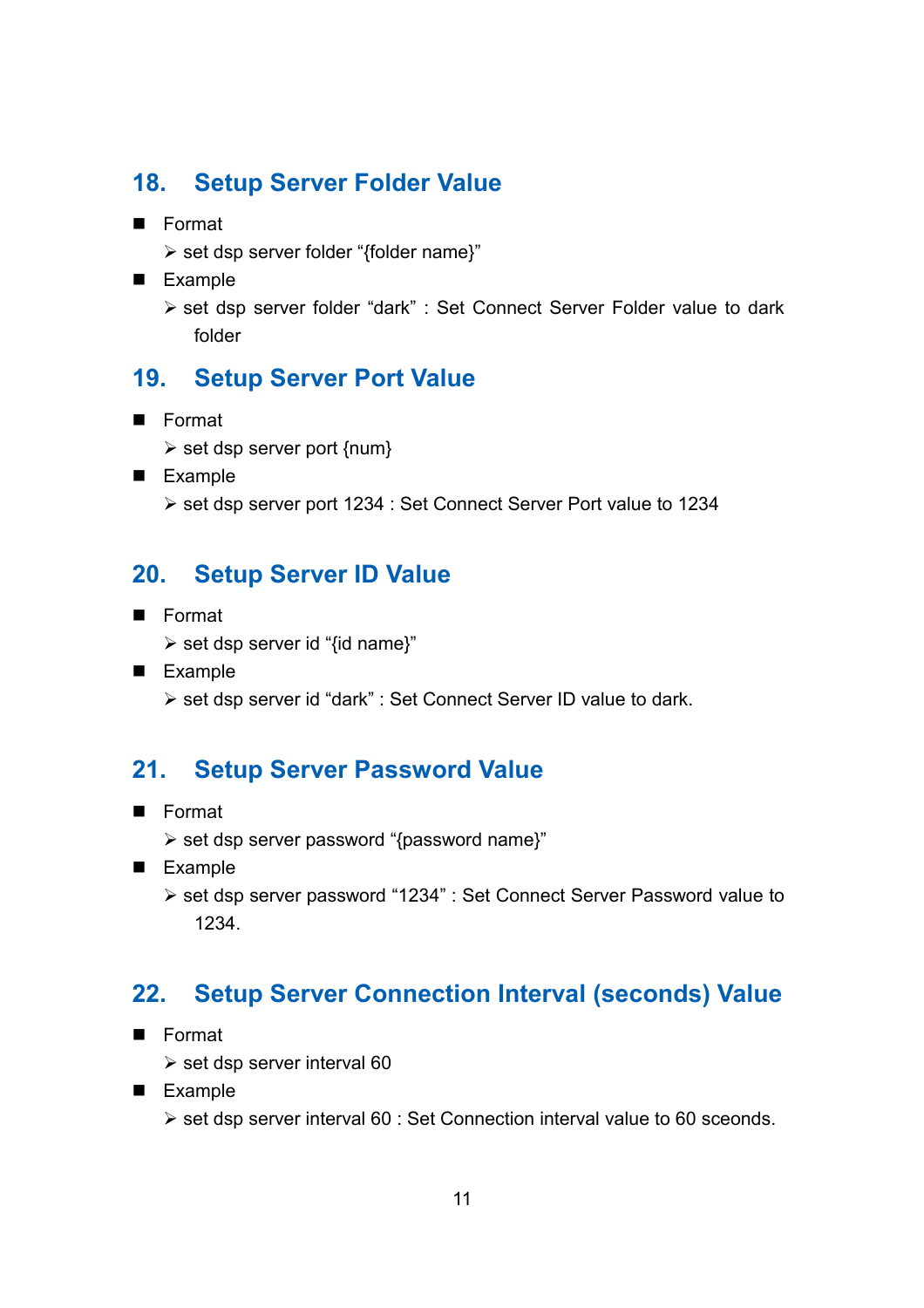## **23. Setup LAN**

Setup Wired Network(LAN) setting value on the player setup page.

## **24. Setup LAN Support Configuration**

- **Format** 
	- > set dsp lan support {enable/disable}
- **Example** 
	- set dsp lan support enable : Enable LAN
	- set dsp lan support disable: Disable LAN

## **25. Setup LAN IP Address Configuration**

- **Format** 
	- > set dsp lan ip {auto/fix}
- **Example** 
	- > set dsp lan ip auto : Set LAN IP setting to dynamic configuration(DHCP)
	- ▶ set dsp lan ip fix : Set LAN IP setting to static configuration

## **26. Setup LAN IP Address Value**

- Format
	- > set dsp lan ipaddress "{ip address}"
- **Example** 
	- > set dsp lan ipaddress "192.168.1.100" : Set LAN IP address value to 192.168.1.100

## **27. Setup LAN Subnet Mask Value**

- Format
	- > set dsp lan subnet "{subnet mask}"
- **Example** 
	- > set dsp lan subnet "255.255.255.0" : Set LAN Subnet mask value to 255.255.255.0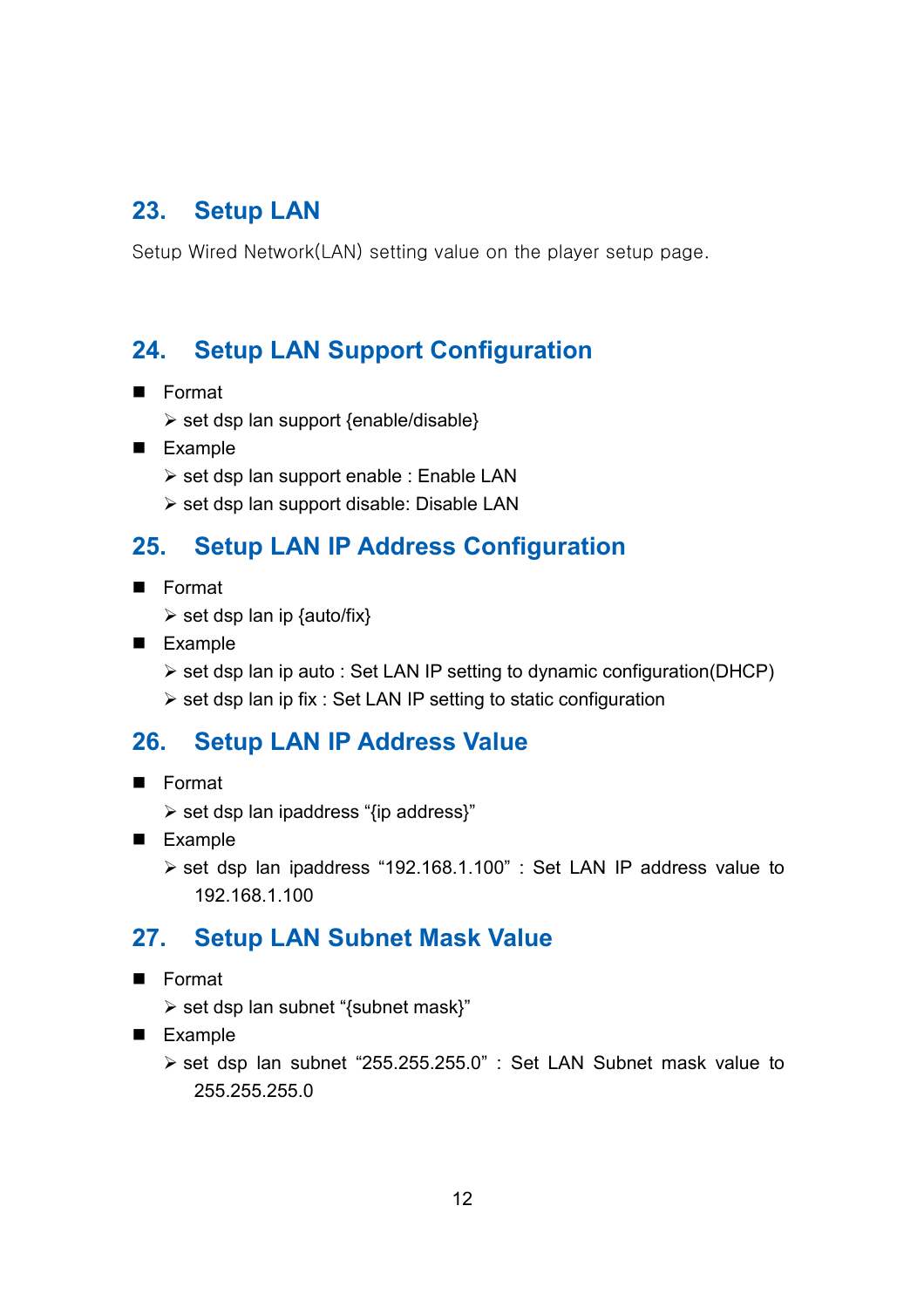## **28. Setup LAN Gateway IP**

- **Format** 
	- > set dsp lan gateway "{gateway address}"
- **Example** 
	- ▶ set dsp lan gateway "192.168.1.1" : Set LAN Gateway to 192.168.1.1

## **29. Setup LAN DNS Configuration**

- **Format** 
	- > set dsp lan dns {auto/fix}
- **Example** 
	- > set dsp lan dns auto : Set LAN DNS setting to dynamic configuration (DHCP).
	- ▶ set dsp lan dns fix : Set LAN DNS setting to static configuration.

### **30. Setup LAN DNS IP Address**

- Format
	- > set dsp lan dnsaddress "{dns address}"
- **Example** 
	- set dsp lan dnsaddress "192.168.1.1" : Set LAN DNS address value to 192.168.1.1

#### **31. Setup Wireless LAN(WiFi)**

Setup Wireless Network(WiFi) setting value on the player setup page.

### **32. Setup Wireless LAN Support**

- Format
	- > set dsp wlan support {enable/disable}
- **Example** 
	- > set dsp wlan support enable : Enable Wireless LAN.
	- > set dsp wlan support disable : Disable Wireless LAN.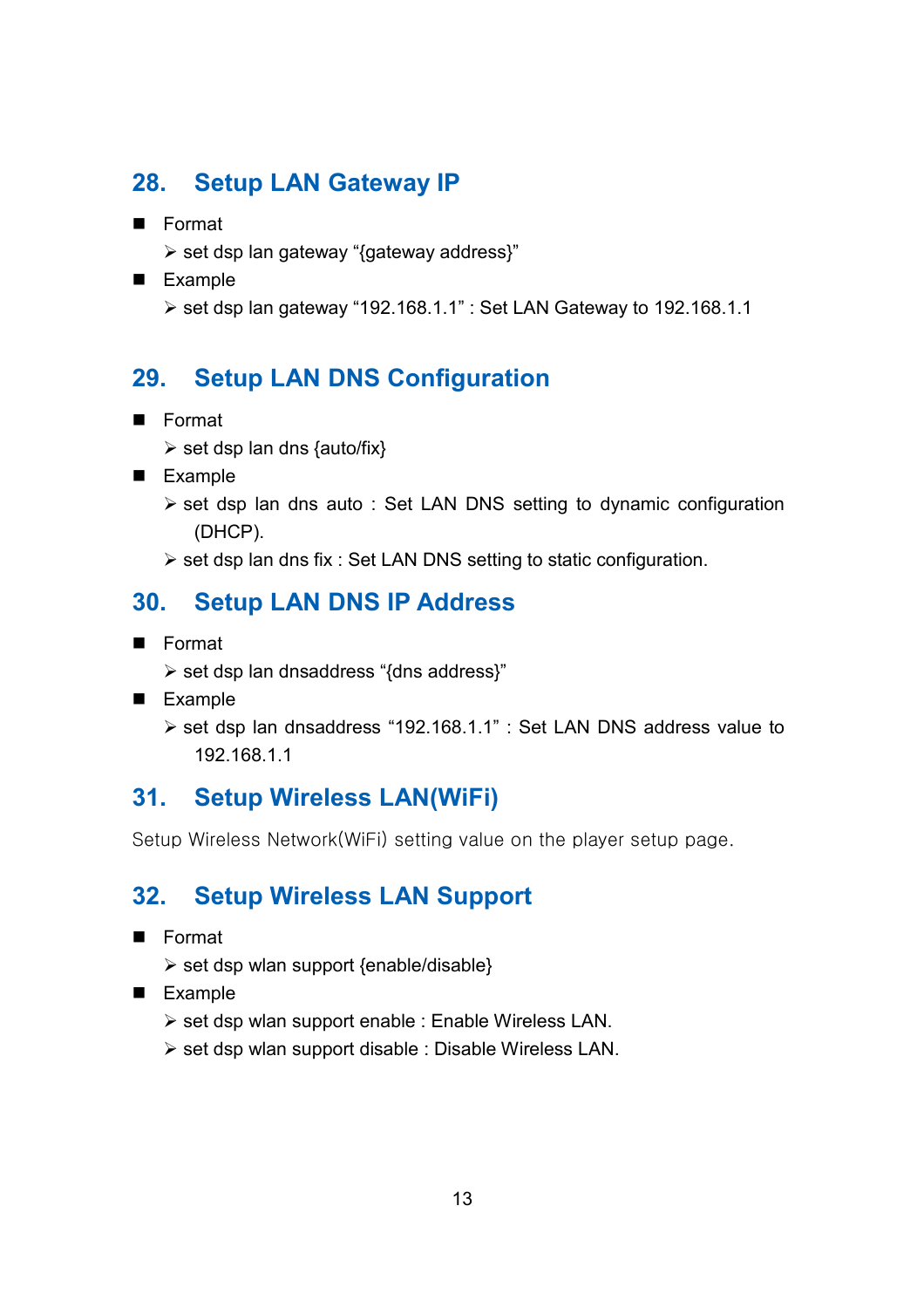## **33. Setup Wireless LAN IP Address Configuration**

- **Format** 
	- > set dsp wlan ip {auto/fix}
- **Example** 
	- > set dsp wlan ip auto : Set WLAN IP address setting to dynamic configuration(DHCP).
	- ▶ set dsp wlan ip fix : Set WLAN IP address setting to static configuration.

## **34. Setup Wireless LAN IP Address Value**

- Format
	- > set dsp wlan ipaddress "{ip address}"
- **Example** 
	- set dsp wlan ipaddress "192.168.1.100" : Set WLAN IP address value to 192.168.1.100

#### **35. Setup Wireless LAN Subnet Mask Value**

- **Format** 
	- > set dsp wlan subnet "{subnet mask}"
- Example
	- set dsp wlan subnet "255.255.255.0" : Set WLAN Subnet mask value to 255.255.255.0

#### **36. Setup Wireless LAN Gateway IP**

- Format
	- > set dsp wlan gateway "{gateway address}"
- **Example** 
	- set dsp wlan gateway "192.168.1.1" : Set WLAN gateway IP value to 192.168.1.1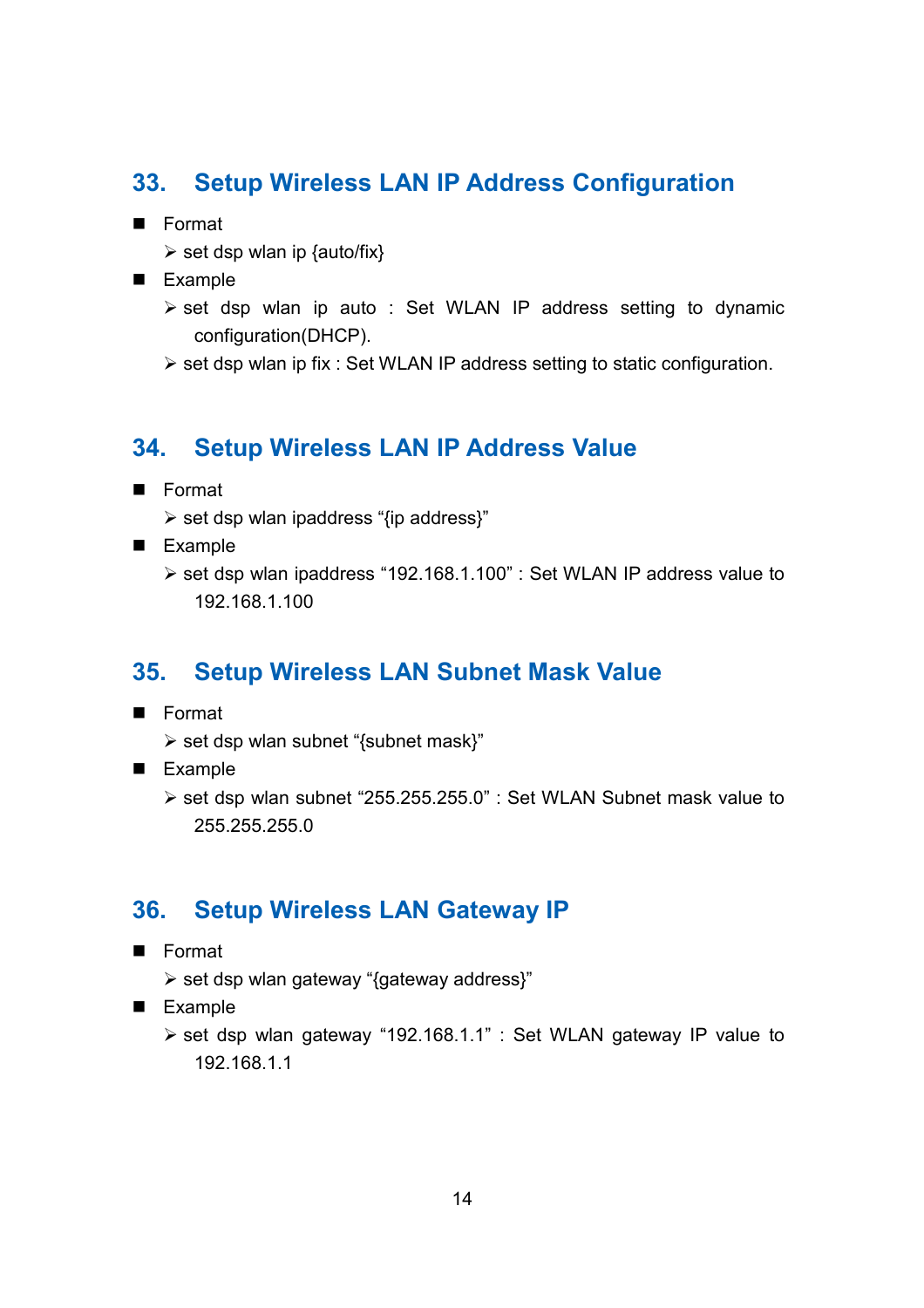## **37. Setup Wireless LAN DNS Configuration**

- **Format** 
	- > set dsp wlan dns {auto/fix}
- **Example** 
	- > set dsp wlan dns auto : Set WLAN DNS setting to dynamic configuration.
	- ▶ set dsp wlan dns fix : Set WLAN DNS setting to static configuration.

#### **38. Setup Wireless LAN DNS IP Address**

- **Format** 
	- > set dsp wlan dnsaddress "{dns address}"
- **Example** 
	- set dsp wlan dnsaddress "192.168.1.1" : Set WLAN DNS value to 192.168.1.1

#### **39. Setup Wireless LAN SSID**

- Format
	- > set dsp wlan ssid "{ssid}"
- **Example** 
	- > set dsp wlan ssid "netsto" : Set WLAN SSID to netsto

#### **40. Setup Wireless LAN Webkey Value**

- Format
	- > set dsp wlan wepkey "{wepkey}"
- **Example** 
	- ▶ set dsp wlan wepkey "0123456789" : Set wepkey value to 0123456789

#### **41. Setup Screen**

Setup Screen setting value on the player setup page.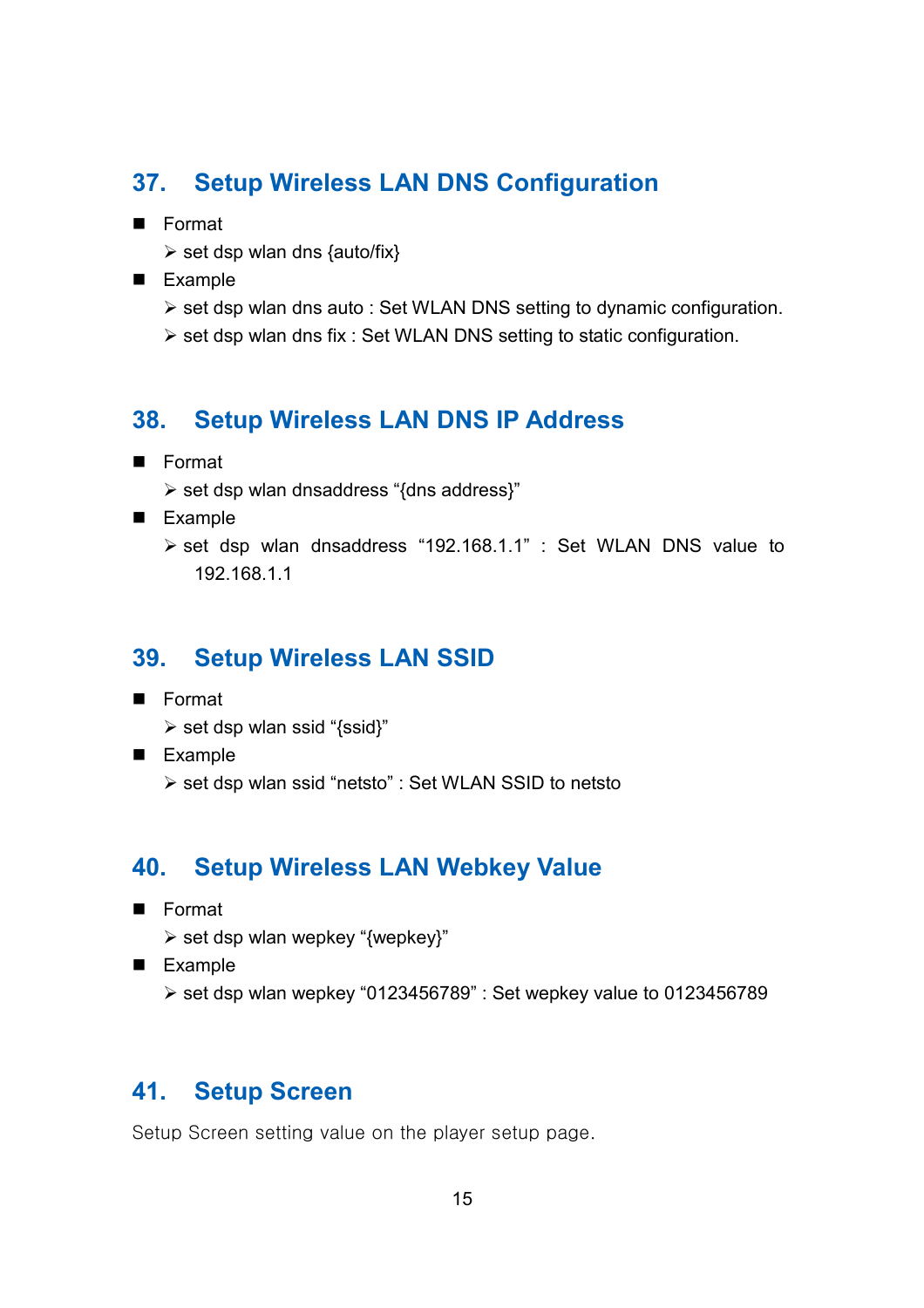## **42. Setup Photo Slide Effect**

- **Format** 
	- > set dsp screen slide {disable/random/crossfade/rightward/leftward/ upward/increase/downward}
- **Example** 
	- > set dsp screen slide random : Set slide effect to random.

### **43. Setup Photo Transition Time**

- **Format** 
	- > set dsp screen transitiontime {transition time (seconds)}
- **Example** 
	- ▶ set dsp screen transitiontime 5 : Set transition time to 5 seconds.

## **44. Setup RSS Support**

- **Format** 
	- > set dsp screen caption {textonly/textrss}
- **Example** 
	- set dsp screen caption textonly : Enable Text/BMP caption
	- > set dsp screen caption textrss : Enable both Text/BMP caption and RSS caption

## **45. Setup Caption Location**

- Format
	- > set dsp screen captionposition {top/bottom/left/right}
- **Example** 
	- set dsp screen captionposition top : Set caption location to top.

#### **46. Setup Caption Color**

- Format
	- > set dsp screen captioncolor {red/orange/yellow/green/blue/deepblue/ violet/black/white}
- **Example** 
	- > set dsp screen captioncolor yellow : Set caption color to yellow.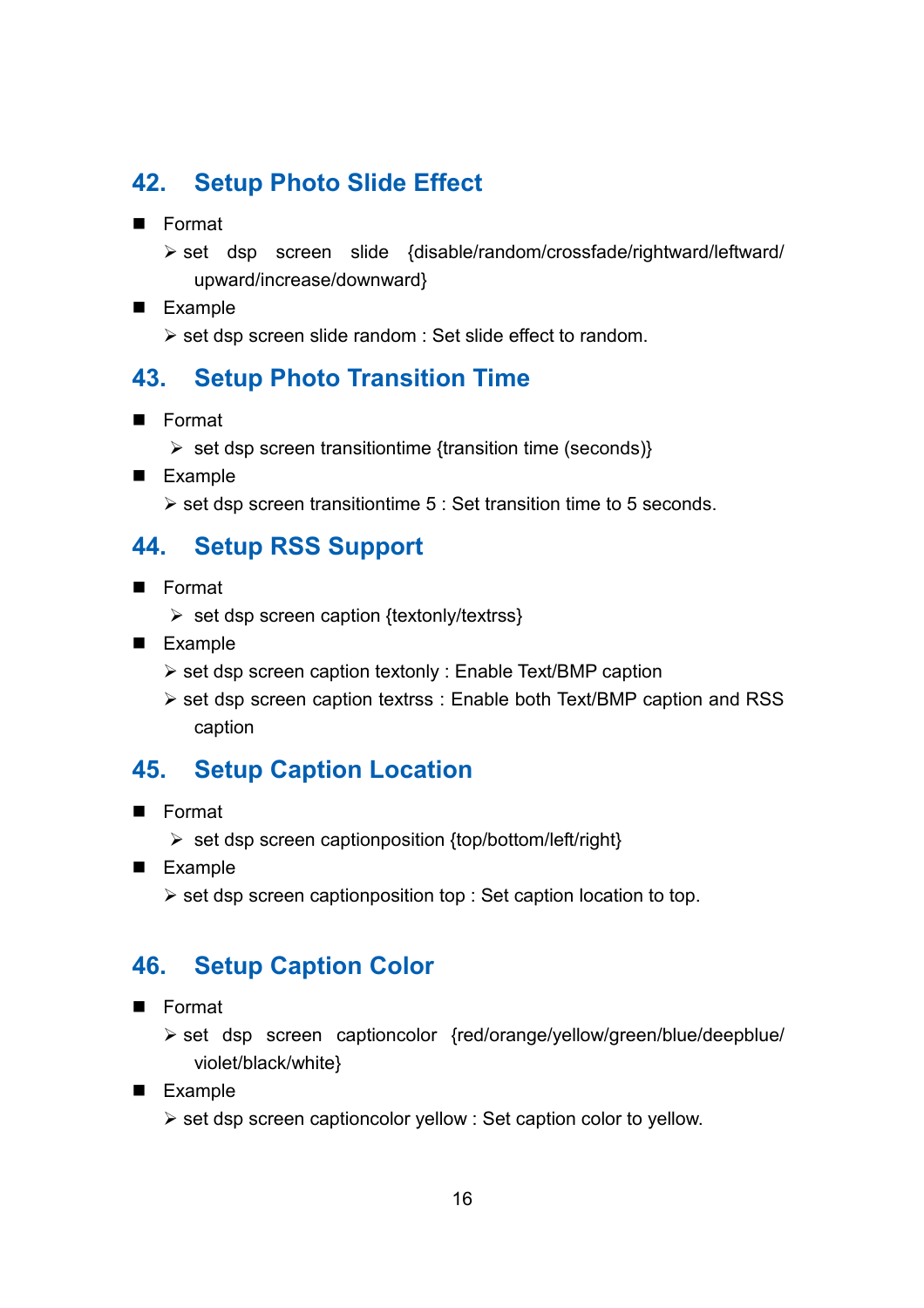## **47. Setup Caption Background Color**

- **Format** 
	- > set dsp screen captionbgcolor {red/orange/yellow/green/blue/deepblue/ violet/black/white/transparent}
- **Example** 
	- > set dsp screen captionbgcolor transparent : Set caption background color to transparent.

## **48. Setup Caption Scroll Speed**

- **Format** 
	- > set dsp screen captionscroll {quick/normal/slow}
- **Example** 
	- set dsp screen captionscroll slow : Set caption scroll speed to slow

### **49. Setup Auto Scaling for Movie**

- **Format** 
	- > set dsp screen autoscaling {enable/disable}
- Example
	- > set dsp screen autoscaling enable : Enable auto scaling for movie
	- set dsp screen autoscaling disable : Disable auto scaling for movie

#### **50. Setup Auto Scaling for Picture**

- Format
	- > set dsp screen autoscalingpicture {enable/disable}
- **Example** 
	- > set dsp screen autoscalingpicture enable : Enable auto scaling for picture
	- > set dsp screen autoscalingpicture disable : Disable auto scaling for picture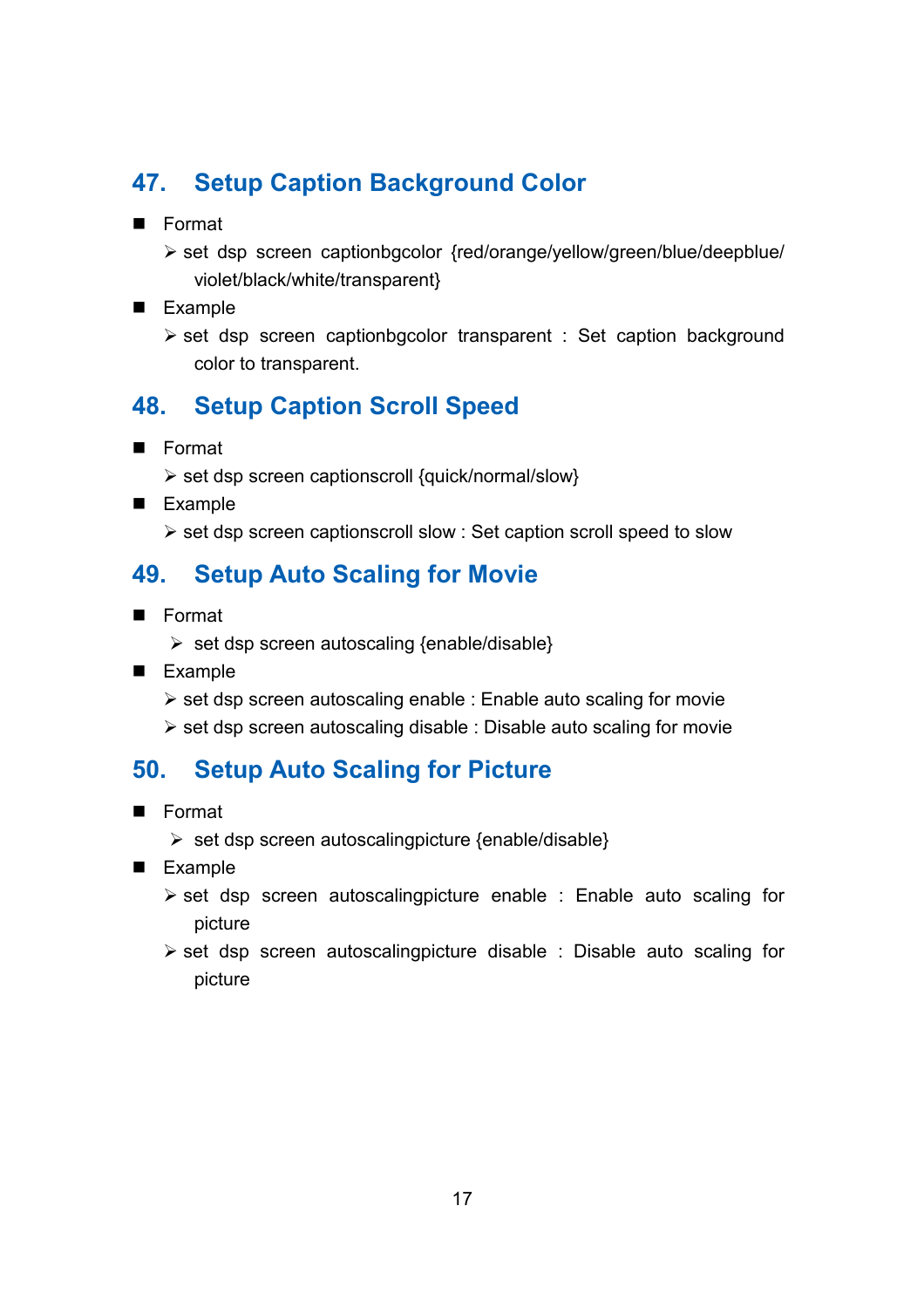## **51. Setup Caption Font**

- **Format** 
	- > set dsp screen captionfont {dotum/batang/user}
- **Example** 
	- > set dsp screen captionfont dotum : Set caption font to dotum
	- set dsp screen captionfont batang : Set caption font to batang
	- > set dsp screen captionfont user : Set caption font to caption user font *Caution* If caption font is user, caption user font have to be set using captionuserfont. If caption user font is not set or user font file is not in the SD memory, DSP uses dotum font instead of user font. User font file can be added by using command.txt. Refer to "Software manual" to know detail information.

## **52. Setup Caption User Font**

- Format
	- > set dsp screen captionuserfont "{user font name}"
- **Example** 
	- > set dsp screen captionuserfont "Gulim" : Set caption user font to Gulim.ttf

## **53. Setup Caption Font Size**

- **Format** 
	- > set dsp screen captionfontsize {font size (pixel)}
- **Example** 
	- set dsp screen captionfontsize 60 : Set caption font size to 60 pixel

#### **54. Setup RSS URL**

- **Format** 
	- > set dsp rss url "{RSS URL}"
- **Example** 
	- set dsp rss url "http://rss.com": Set RSS URL to http://rss.com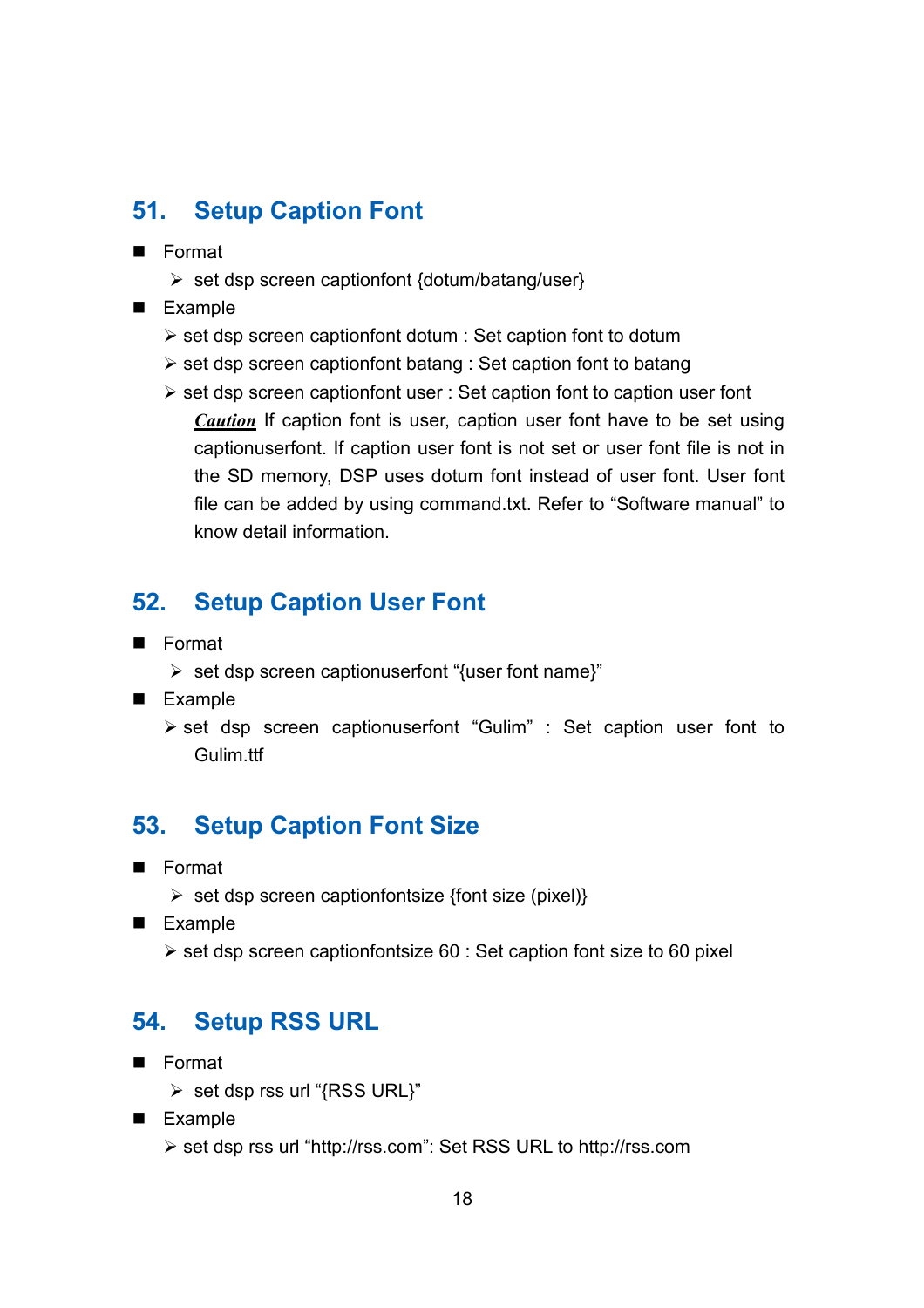## **55. Setup RSS Display**

- **Format** 
	- > set dsp rss mode {all/title/description}
- **Example** 
	- set dsp rss mode all: Display both title and description
	- set dsp rss mode title: Display title only
	- > set dsp rss mode description: Display description only

#### **56. Setup RSS Update Interval**

- **Format** 
	- > set dsp rss interval {update interval (seconds)}
- **Example** 
	- ▶ set dsp rss interval 600: Set RSS update interval to 600 seconds

## **57. Setup RSS Caption Type**

- **Format** 
	- > set dsp rss captionmode
		- {scroll/staticleft/staticright/statictop/staticbottom/staticcenter/wrapleft/w rapright/wrapupward/wrapdownward/wrapleftstop/wraprightstop/wrap upwardstop/wrapdownwardstop}
- **Example** 
	- > set dsp rss captionmode wrapupward: Set RSS Caption type to upward wrap around.

## **58. Setup RSS Caption Transition Time**

- Format
	- ▶ set dsp rss captioncontinuetime {continue time(초)}
- **Example** 
	- > set dsp rss captioncontinuetime 3: Set RSS Caption Transition Time to 3 seconds.

*Caution* RSS Caption Transition Time is only available static or wrap caption.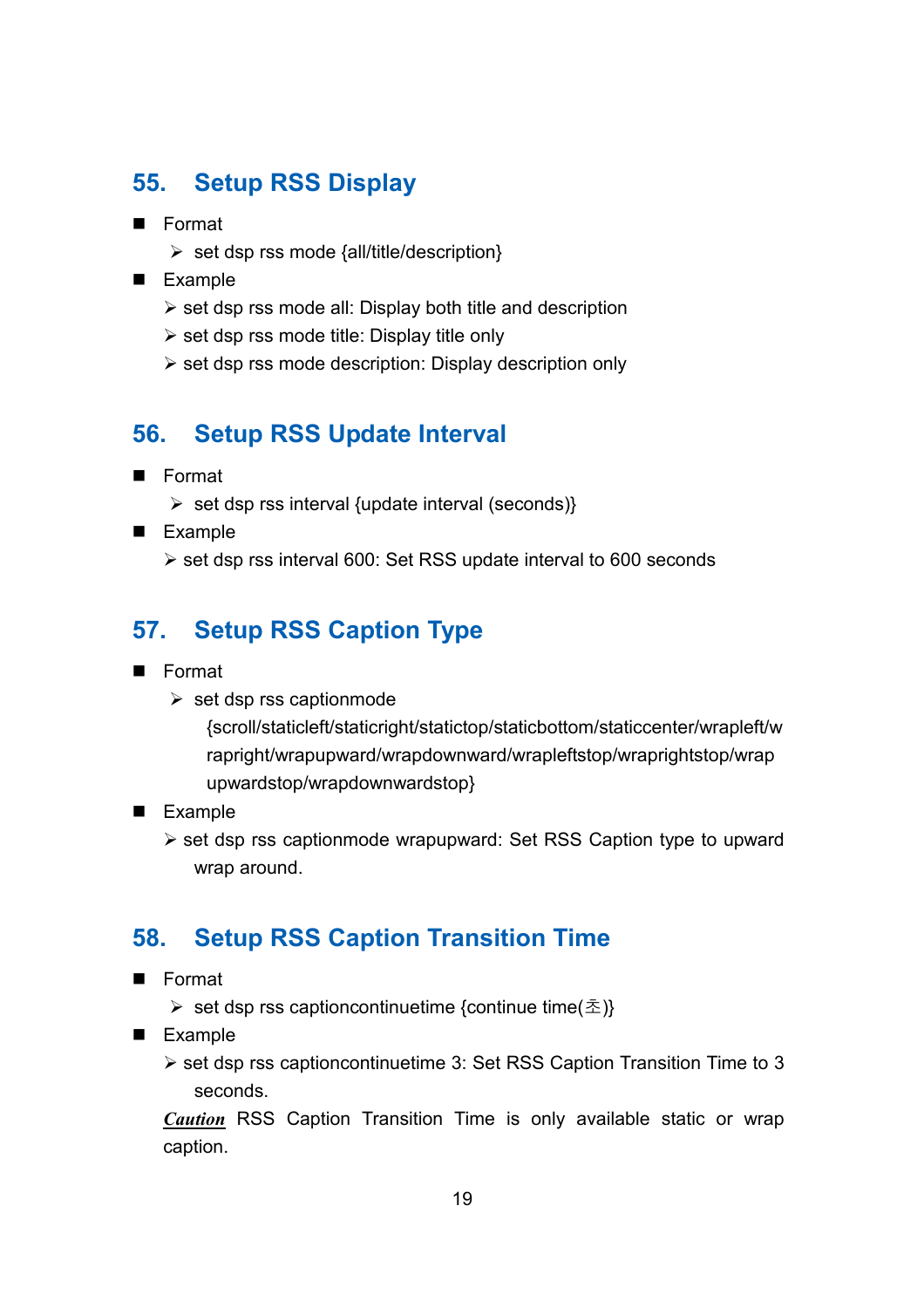## **59. Setup Time**

Setup Time setting value on the player setup page.

## **60. Setup NTP Server**

- Format
	- > set dsp time ntpserver {disable/bora/kriss/nist/window/apple}
	- > set dsp time ntpserver "{time server URL}"
- **Example** 
	- set dsp time ntpserver disable : Disable Set NTP server
	- > set dsp time ntpserver window : Set NTP server to windows.com
	- > set dsp time ntpserver "time.bora.net" : Set NTP server to time.bora.net

#### **61. NTP interval for synchronization**

- Format
	- > set dsp time ntpinterval {SS}
- **Example** 
	- > set dsp time ntpinterval 86400: Synchronize NTP every 86400 seconds(1 day).

#### **62. Setup Time Zone**

- Format
	- > set dsp time zone {-12/-11/-10/-9/-9/-7/-6/-5/-4:30/-4/-3:30/-3/-2/-1/0/+1/+2/+3/+3:30/+4/+4:30/+5/+5:30/+5:45/+6/+6:30/+7/+8/+9/+9:30/ +10/+11/+12/+13}
- **Example** 
	- ▶ set dsp time zone +9 : Set time zone to +9

#### **63. Setup Time Display Location**

- Format
	- > set dsp time display {disable/lefttop/righttop/leftbottom/rightbottom}
- **Example** 
	- > set dsp time display righttop : Set time display location to right-top location.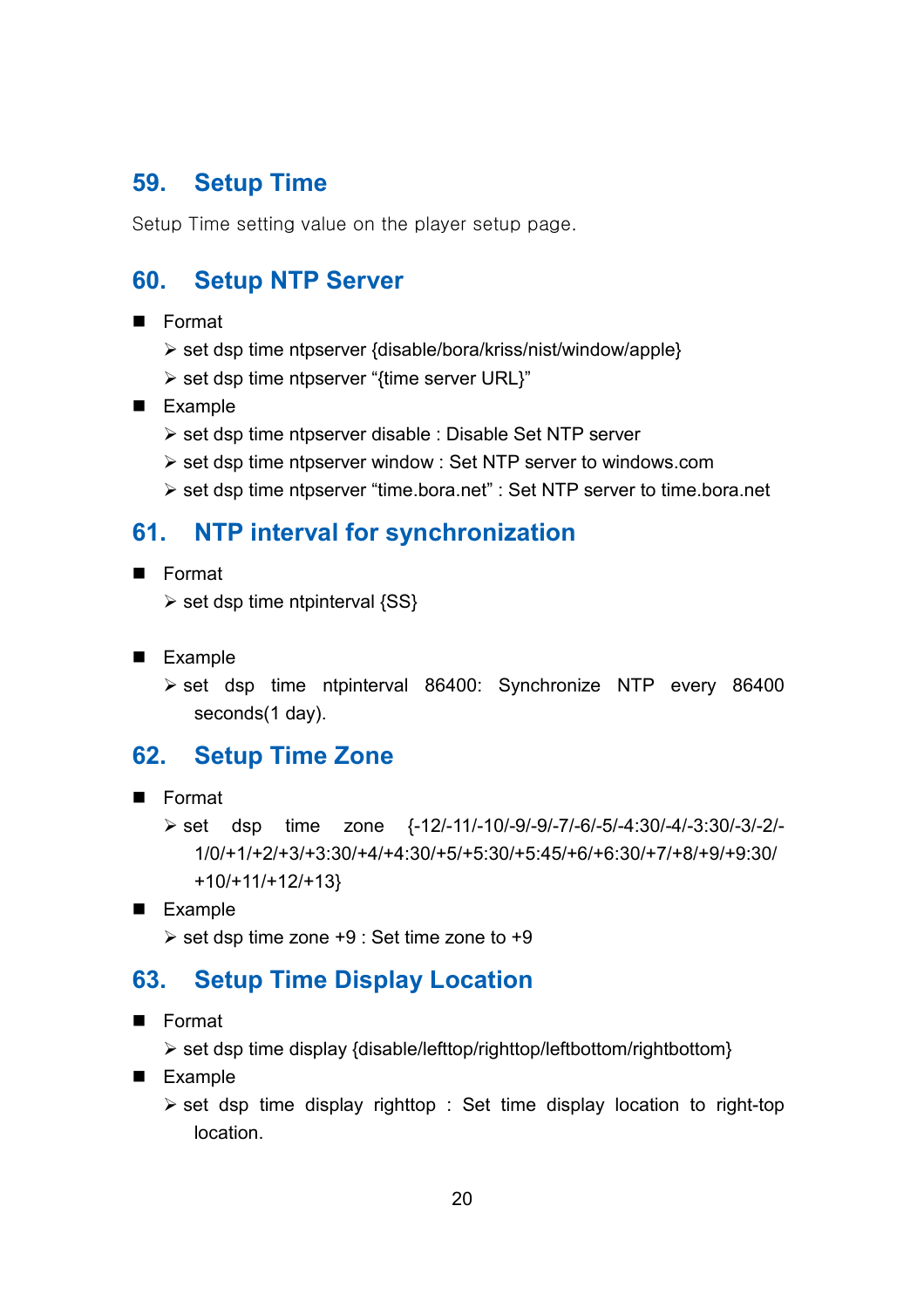## **64. Setup Time Display Color**

- **Format** 
	- > set dsp time color {red/orange/yellow/green/blue/deepblue/ violet/black/white}
- **Example** 
	- set dsp time color yellow : Set time display color to yellow.

## **65. Setup Time Display Background Color**

- **Format** 
	- > set dsp time bgcolor {red/orange/yellow/green/blue/deepblue/ violet/black/white/transparent}
- **Example** 
	- > set dsp time bgcolor transparent : Set time display background color to transparent.

## **66. Setup Time Display Font**

- **Format** 
	- > set dsp time font {dotum/batang/user}
- **Example** 
	- set dsp time font dotum : Set time display font to dotum
	- ▶ set dsp time font user : Set time display font to user font
		- *Caution* If time display font is user, time display user font have to be set using timeuserfont. If time display user font is not set or user font file is not in the SD memory, DSP uses dotum font instead of user font. User font file can be added by using command.txt. Refer to "Software manual" to know detail information.

## **67. Setup Time Display User Font**

- Format
	- > set dsp time userfont "{user font name}"
- **Example** 
	- > set dsp time userfont "Gulim" : Set time display user font to Gulim.ttf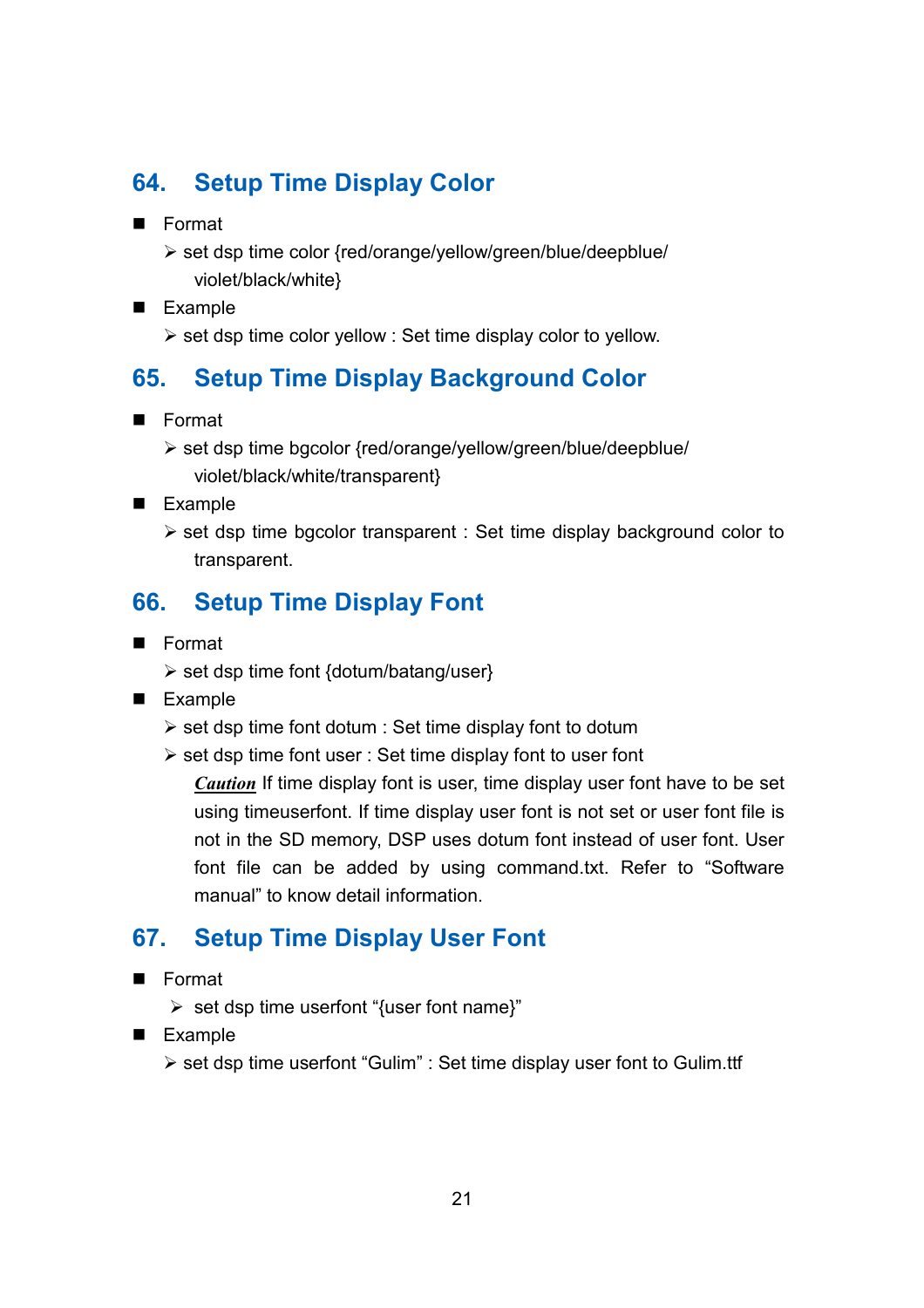## **68. Setup Time Display Font Size**

- **Format** 
	- > set dsp time fontsize {font size (pixel)}
- **Example** 
	- ▶ set dsp time fontsize 50 : Set time display font size to 50 pixel

#### **69. Setup Auto Player Power On/Off**

- **Format** 
	- > set dsp time status {on/off}
- **Example** 
	- > set dsp time status on : Enable auto power On/Off
	- > set dsp time status off : Disable auto power On/Off

## **70. Setup Player Power On Time**

- **Format** 
	- > set dsp time on {HH:MM}
- **Example** 
	- ▶ set dsp time on 09:10 : Set player power-on time to 09:10  $\blacktriangleright$

## **71. Setup Player Power Off Time**

- Format
	- > set dsp time off {HH:MM}
- **Example** 
	- ▶ set dsp time off 22:30 : Set player power-off time to 22:30

#### **72. Setup Language**

Setup Advanced setting value on the player setup page.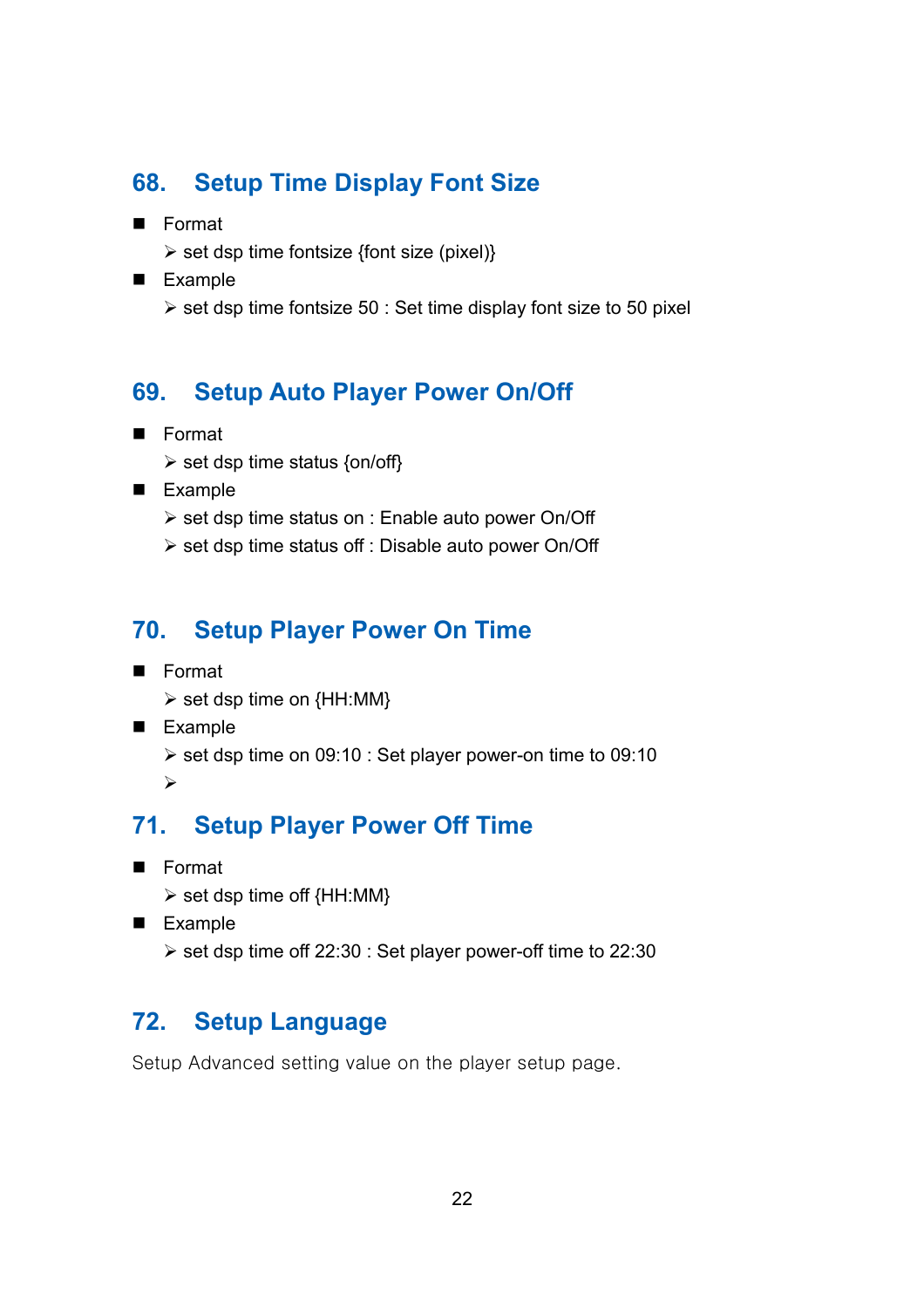## **73. Setup Language Support**

- **Format** 
	- set dsp adv language { korean/chinese/japanese/english }
- **Example** 
	- set dsp adv language english : Set language to English.

## **74. Setup Interactive**

## **75. Setup Interactive Mode Configuration**

- **Format** 
	- > set dsp interactive iamode {standby/repeat/menu/continue}
- **Example** 
	- set dsp interactive iamode standby : Set Interactive mode to standby

## **76. Setup Interactive Response Device Configuration**

- Format
	- > set dsp interactive response {serial/network/both}
- **Example** 
	- set dsp interactive response serial : Set Interactive Response Device to serial

## **77. Setup Interactive Baudrate**

- Format
	- > set dsp interactive baudrate

```
 {4800/9600/19200/38400/115200}
```
- **Example** 
	- > set dsp interactive baudrate 4800 : Set Interactive serial baudrate to 4800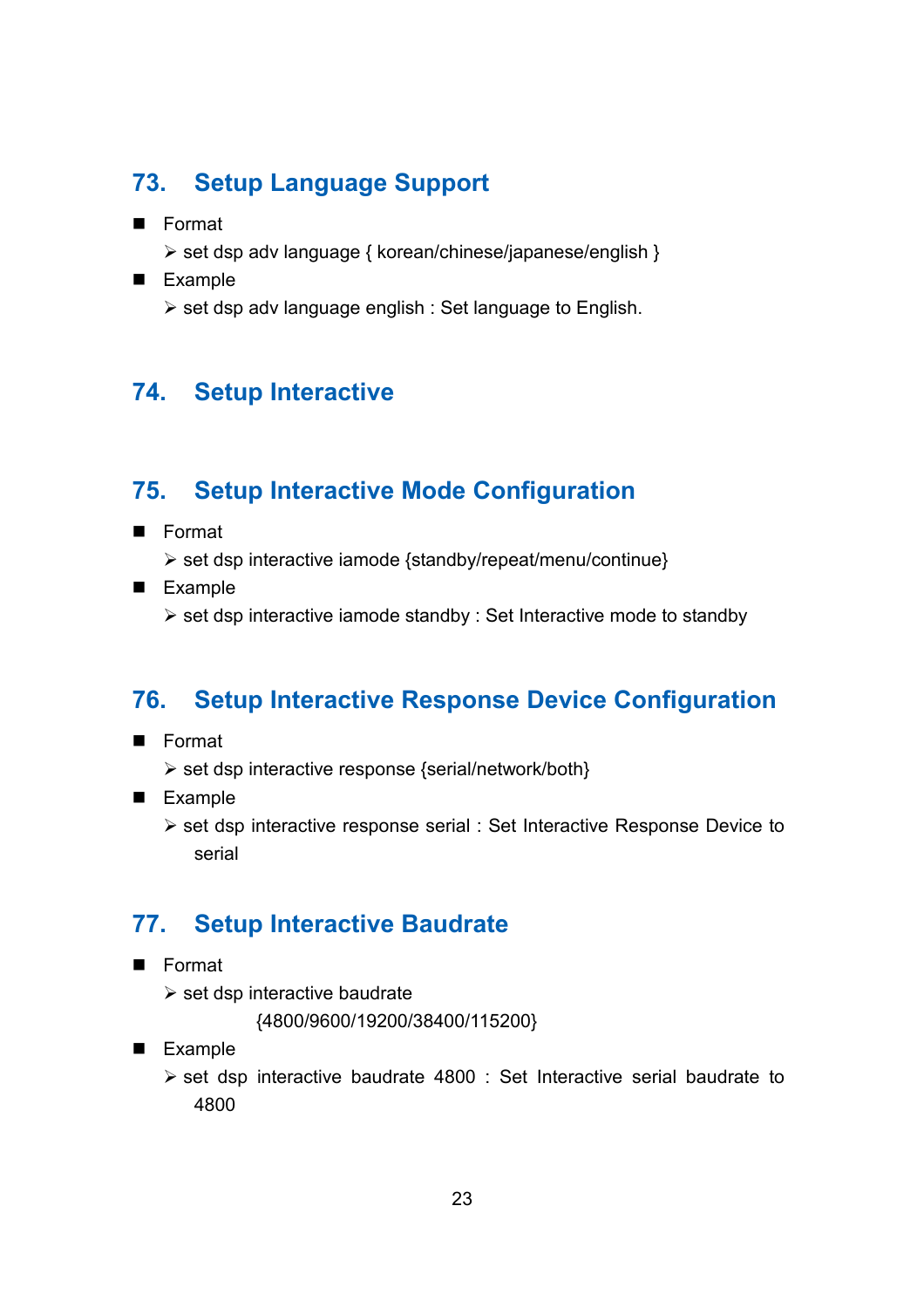## **78. Setup Interactive Databit**

- **Format** 
	- ▶ set dsp interactive data {5/6/7/8}
- **Example** 
	- $\triangleright$  set dsp interactive data 8 : Set Interactive serial databit to 8

## **79. Setup Interactive Paritybit**

- **Format** 
	- $\triangleright$  set dsp interactive parity {0/1/2}
- **Example** 
	- ▶ set dsp interactive parity 0 : Set Interactive serial paritybit to none

## **80. Setup Interactive Stopbit**

- 형식
	- $\triangleright$  set dsp interactive stop {1/2}
- $\blacksquare$  ( $\blacksquare$ )

- set dsp interactive stop 1 : Set Interactive serial stopbit to 1.

## **81. Setup Interactive IP Address**

- Format
	- > set dsp interactive ipaddress "{ip address}"
- **Example** 
	- > set dsp interactive ipaddress "192.168.1.100" : Set Interactive network IP Address value to 192.168.1.100

#### **82. Setup Interactive Port**

- **Format**
- $\blacksquare$  set dsp interactive port {num}
- **Example** 
	- set dsp interactive port 9300 : Set Interactive network port to 9300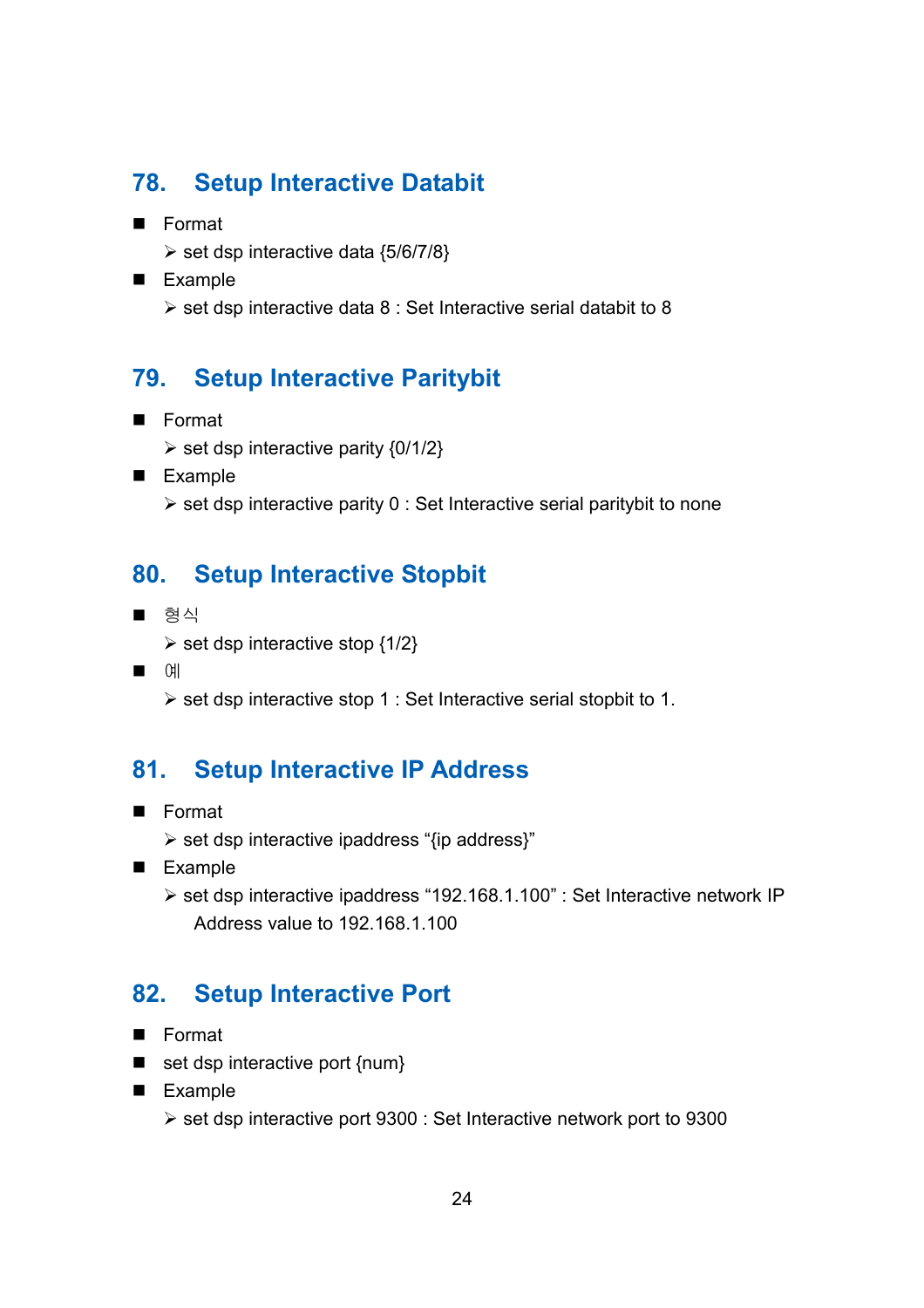## **83. Setup Use Interactive Key (not implemented yet)**

- **Format**
- $\blacksquare$  set dsp interactive keydefine {on/off}
- **Example** 
	- ▶ set dsp interactive keydefine on : Set Interactive key to user define.

### **84. Setup Interactive User Define Key (not**

#### **implemented yet)**

- Define key value as interactive command code by user.
- 24 key values (from 1 to 24) can be defined.
- This command is valid only when "interactive keydefine" is on.
- **Undefined key values are ignored.**
- **Format**
- set dsp interactive  ${1~24}$   ${0x01~0xFF}$
- **Example** 
	- ▶ set dsp interactive 1 0xf4 : Set Interactive key 1 to 0xf4(Next).

#### **85. Synchronous Play Mode**

### **86. Setup SyncPlay**

- **Format** 
	- > set dsp sync status {on/off}
- **Example** 
	- ▶ set dsp sync status on : Set to use of SyncPlay mode
	- > set dsp sync status off : Do not use SyncPlay mode

### **87. Setup the Number of Player of SyncPlay**

- **Format** 
	- > set dsp sync numofsync {2~}
- **Example** 
	- > set dsp sync numofsync 3 : Set the number of player to 3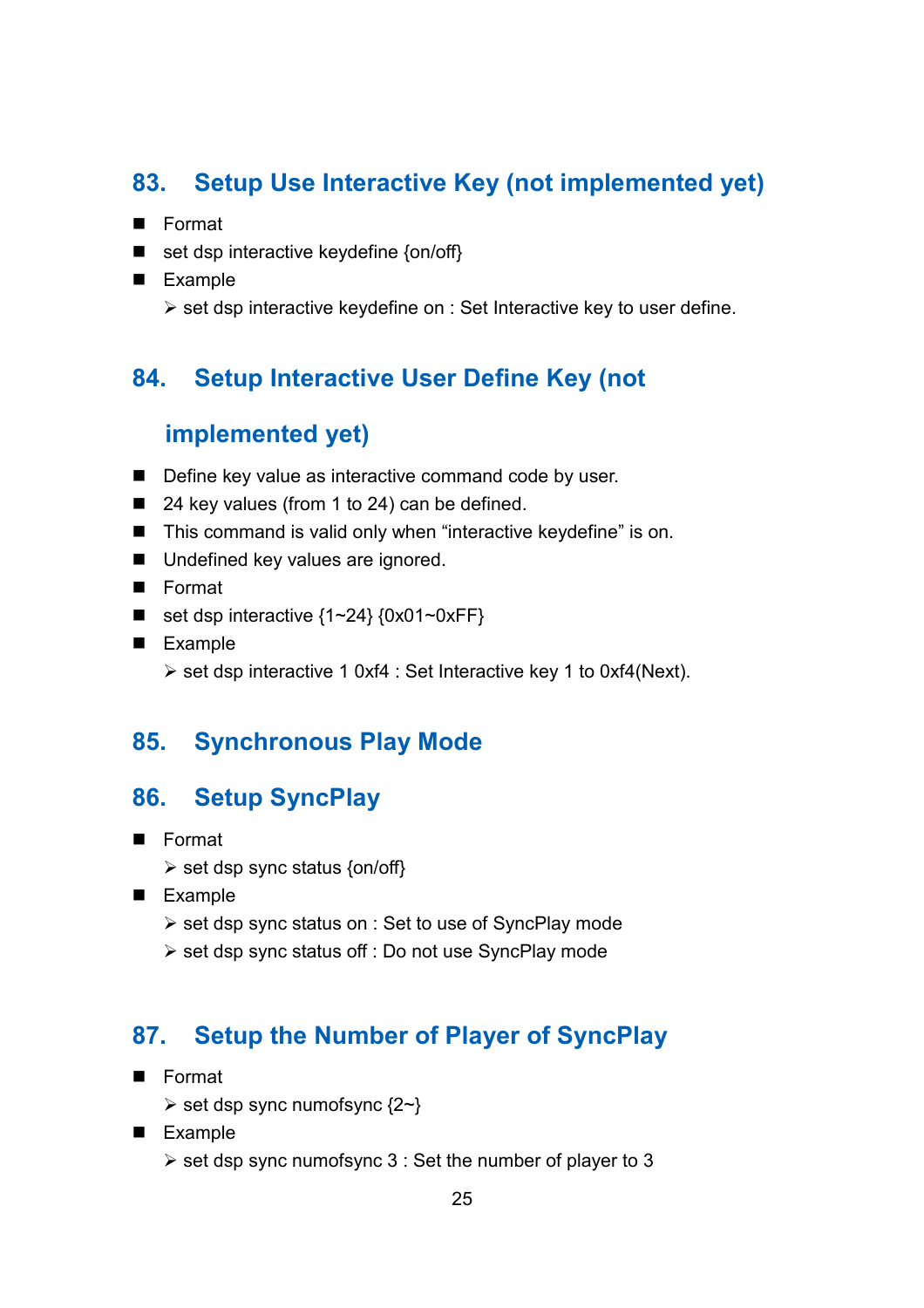## **88. Setup SyncPlay Server IP**

- **Format** 
	- > set dsp sync serverip "{server ip address}"
- **Example** 
	- > set dsp sync serverip "192.168.1.1" : Set the SyncPlay server IP address to 192.168.1.1

## **89. Setup DTV**

## **90. Setup Modulation Type**

- **Format** 
	- > set dsp dtv type {8vsb/qam/both}
- **Example** 
	- > set dsp dtv type 8vsb : Set DTV modulation type to 8VSB
	- set dsp dtv type qam : Set DTV modulation type to USQAM

## **91. Setup Channel Number**

- **Format** 
	- > set dsp dtv channel { major-minor/minor }
- $\blacksquare$   $\blacksquare$ 
	- set dsp dtv channel 14-1: Set DTV channel number to 14-1
	- > set dsp dtv channel 67: Set DTV channel number to 67

## **92. Player Control**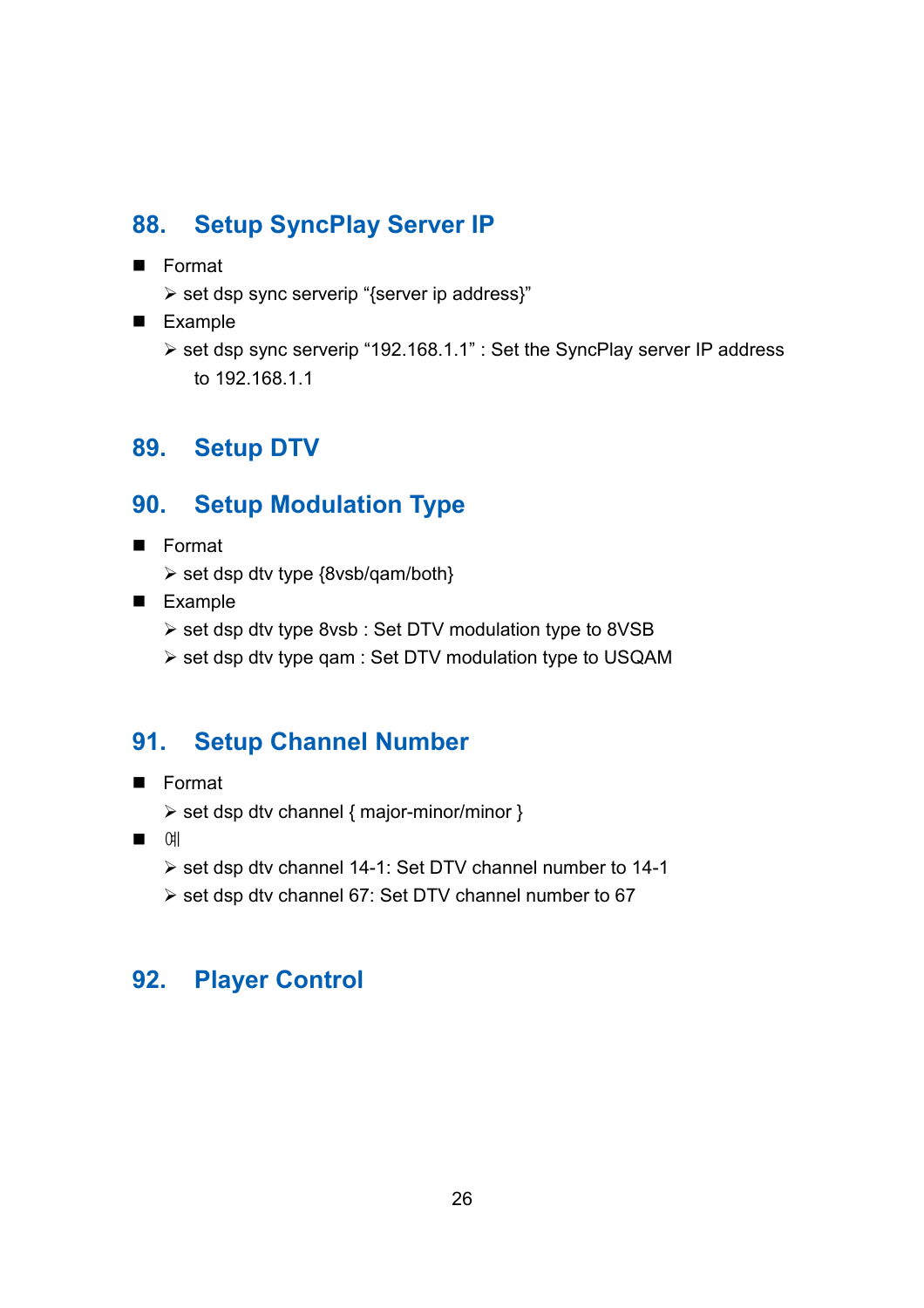## **93. Time Based Audio Volume Control (not implemented yet)**

- **Format** 
	- $\triangleright$  set audio vol {0~31} {HH:MM}
- **Example** 
	- ▶ set audio vol 15 09:00 : Set audio volume to 15 at 09:00
	- > Support up to 16 number of audio volume control time setup.

## **94. Week Day Based Player Power Off**

- **Format** 
	- > set dsp wday {sun/mon/tue/wed/thu/fri/sat} off
- **Example** 
	- ▶ set dsp wday sun off : Set player to power-off at Sunday.
	- > User can set several number of power-off week day.

## **95. Week Day Based Player On/Off Timer Control (not**

## **implemented yet)**

- Format
	- > set dsp {sun/mon/tue/wed/thu/fri/sat} on {HH:MM}
	- > set dsp {sun/mon/tue/wed/thu/fri/sat} off {HH:MM}
- Example
	- > set dsp sun on 09:00
	- > set dsp sun off 18:00
	- ▶ Set player to power-on at 09:00 and power-off at 18:00 at Sunday.

## **96. Year Day Based Player Power Off**

- **Format** 
	- > set dsp yday {MMDD} off
- **Example** 
	- set dsp yday 0129 off : Set player to power-off at Jan. 29th.
	- > The number of power-off week day can be up to 32.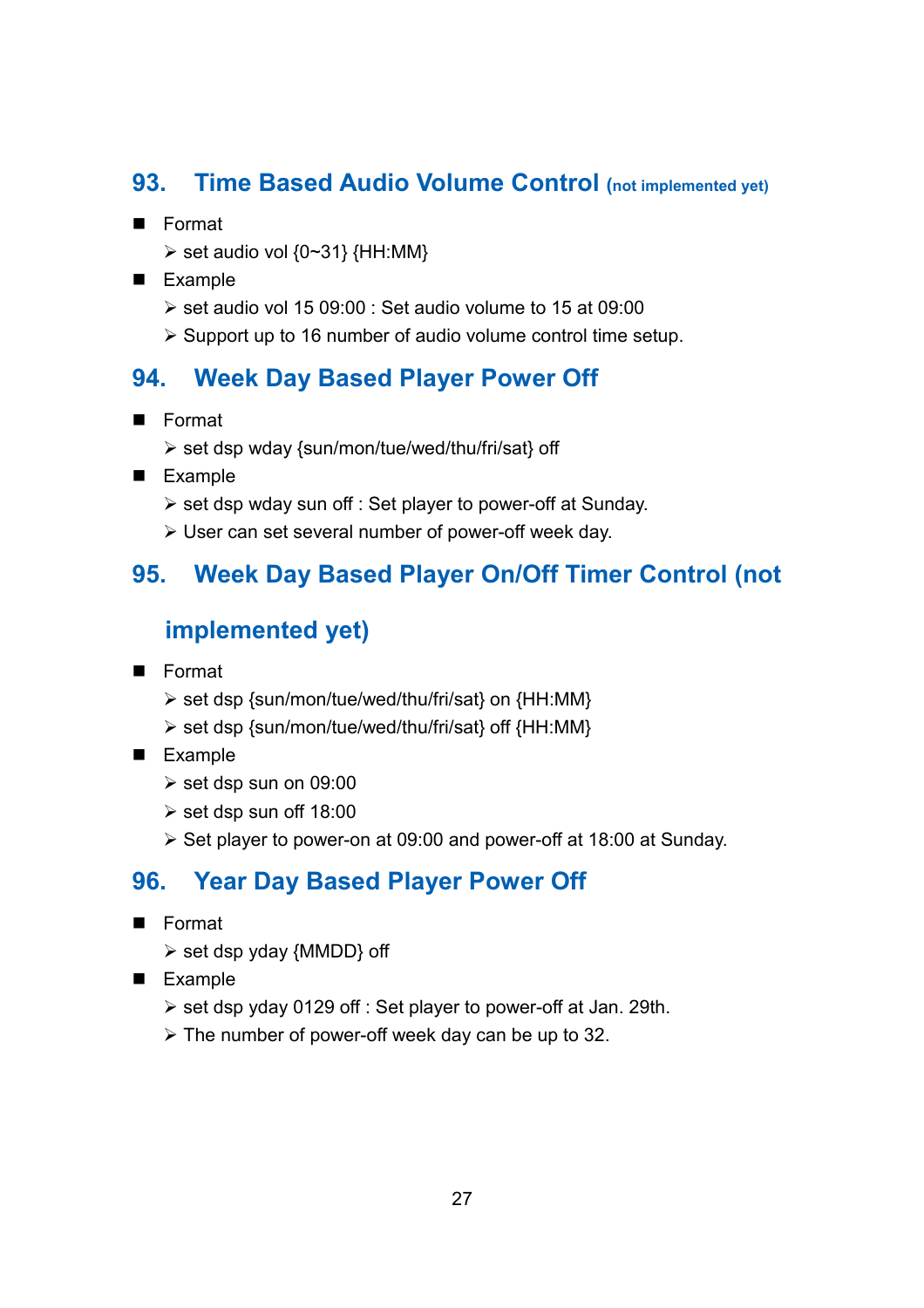## **97. Year Day Based Player On/Off Timer Control (not**

### **implemented yet)**

- Format
	- > set dsp ydayon {MMDD} {HH:MM}
	- > set dsp ydayoff {MMDD} {HH:MM}
- **Example** 
	- set dsp ydayon 0310 09:00
	- set dsp ydayoff 0310 18:00
	- ▶ Set player to power-on at 09:00 and power-off at 18:00 at Mar. 10th.

#### **98. Contents Update Time Interval Control**

- Format
	- > set dsp contents up {ss}
- **Example** 
	- > set dsp contents up 30 : Update playlist.txt, dspconfig.txt, message.txt file at every 30 seconds.
	- > The default update time interval is 1 minute(60 seconds)

#### **99. Weekday Based Update Time Interval Control**

- **Format** 
	- > set dsp contentsup {sun/mon/tue/wed/thu/fri/sat} {ss}
- **Example** 
	- > set dsp contentsup sun 10 : Update playlist.txt, dspconfig.txt, message.txt file at every 10 seconds at Sunday.

#### **100. Year Day Based Update Time Interval Control**

- Format
	- > set dsp contentsup {MMDD} {ss}
- **Example** 
	- > set dsp contentsup 0531 20 : Update playlist.txt, dspconfig.txt, message.txt file at every 20 seconds at May 31th.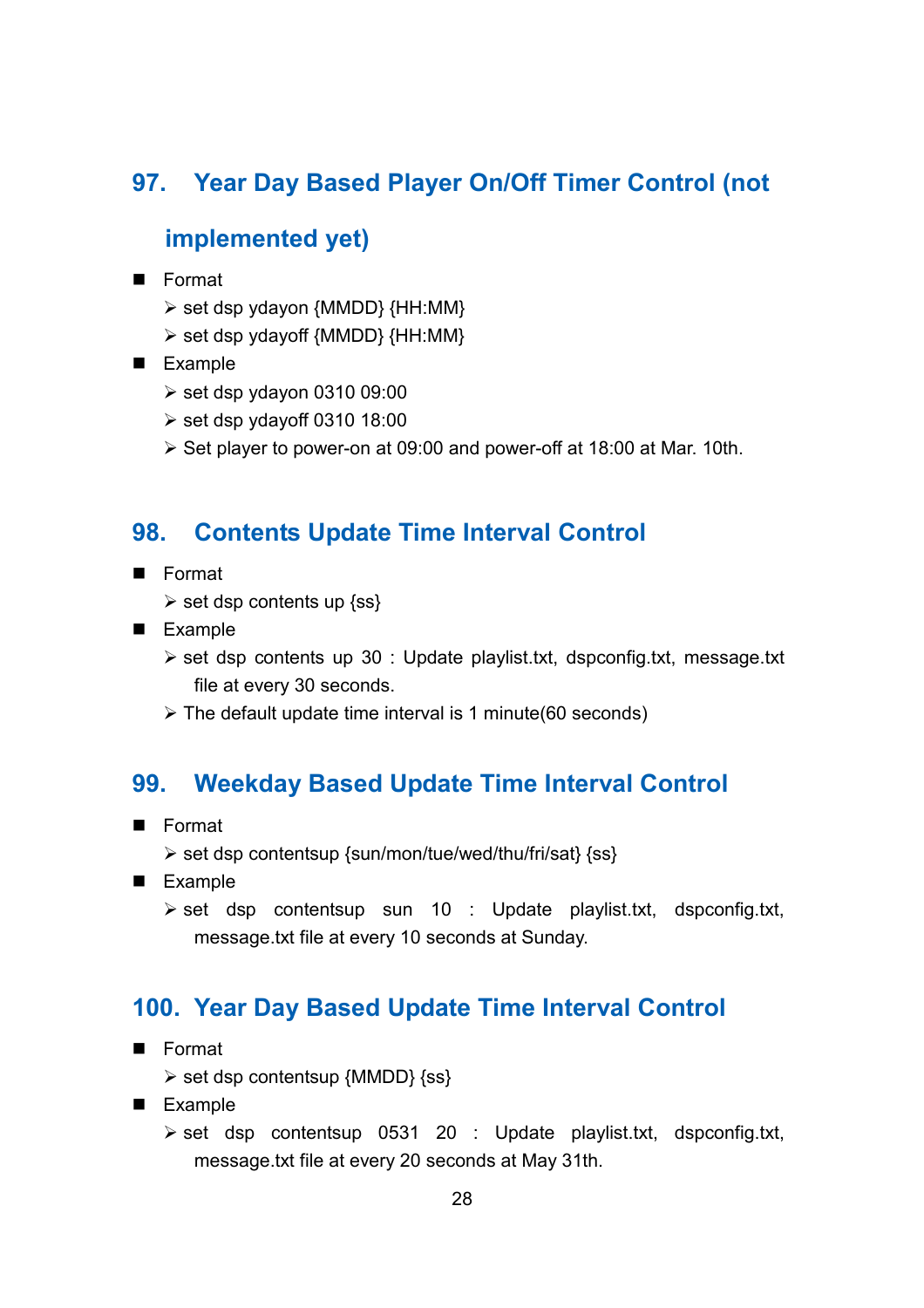## **101. Contents Download Time Control**

- **Format** 
	- > set dsp download start {HH:MM}}
	- > set dsp download end {HH:MM}}
- **Example** 
	- set dsp download start 02:00
	- > set dsp download end 05:00
		- Contents download possible time to set between 02:00 and 05:00.
	- > The default download time is always.

### **102. Setup Reboot Time**

- **Format** 
	- > set dsp reboot time {HH:MM}
	- $\blacktriangleright$
- **Example** 
	- ► set dsp reboot time 23:00
		- Reboot system at 23:00

#### **103. Serial Port Control**

#### **104. Define Macro**

- **Format** 
	- > define MACRO <Value>
- **Example** 
	- > define SERIAL\_TX <41,42,43,44,45>: Set SERIAL\_TX to 41,42,43,44,45.
	- define SERIAL\_TX2 "12345" : Set SERIAL\_TX2 to 1(0x31), 2(0x32), 3(0x33), 4(0x34), 5(0x35).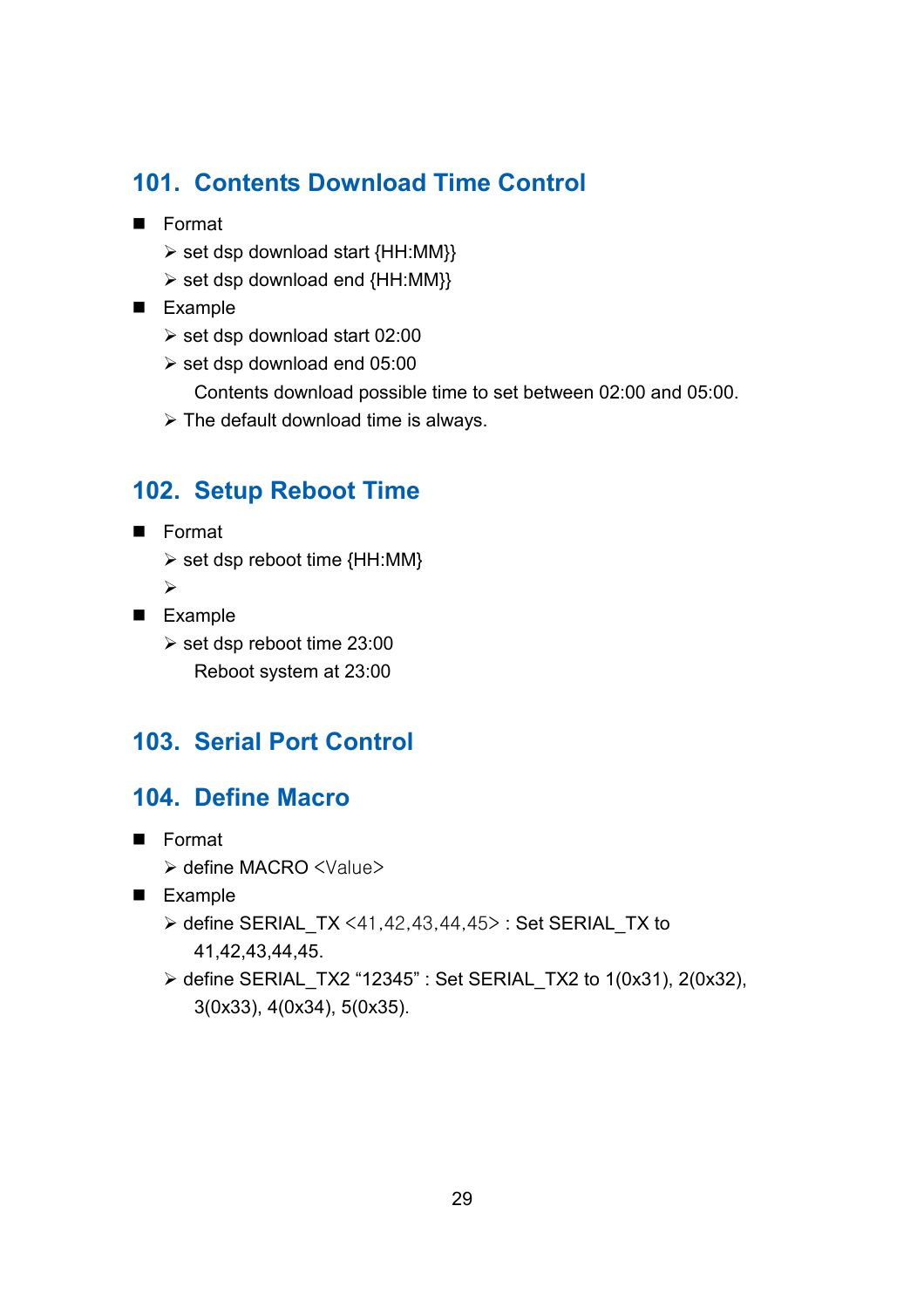## **105. Setup Serial Port Speed**

- **Format** 
	- ▶ set com init baudrate {4800/9600/19200/38400/115200}
- **Example** 
	- ▶ set com init baudrate 4800 : Set serial port speed to 4800bps

### **106. Setup Serial Port Data Bit**

- **Format** 
	- $\triangleright$  set com init data {5/6/7/8}
- **Example** 
	- $\triangleright$  set com init data 8 : Set serial port data bit to 8 bits.

## **107. Setup Serial Port Parity Bit**

- Format
	- $\triangleright$  set com init parity  $\{0/1/2\}$
	- ▶ 0: no parity, 1:odd parity, 2:even parity
- **Example** 
	- ▶ set com init parity 0 : Set to no parity bit support.

#### **108. Setup Serial Port Stop Bit**

- **Format** 
	- $\triangleright$  set com init stop {1/2}
- **Example** 
	- set com init stop 1 : Set serial port stop bit to 1 bit.

## **109. Setup Serial Port Data Transmission**

- **Format** 
	- > set com tx {HH:MM} {data}
	- ▶ {data} can be have Ascii, Binary and Macro.

Use " " for Ascii data, < > for Binary data and % % for Macro.

> User can set 32 different mode at different time.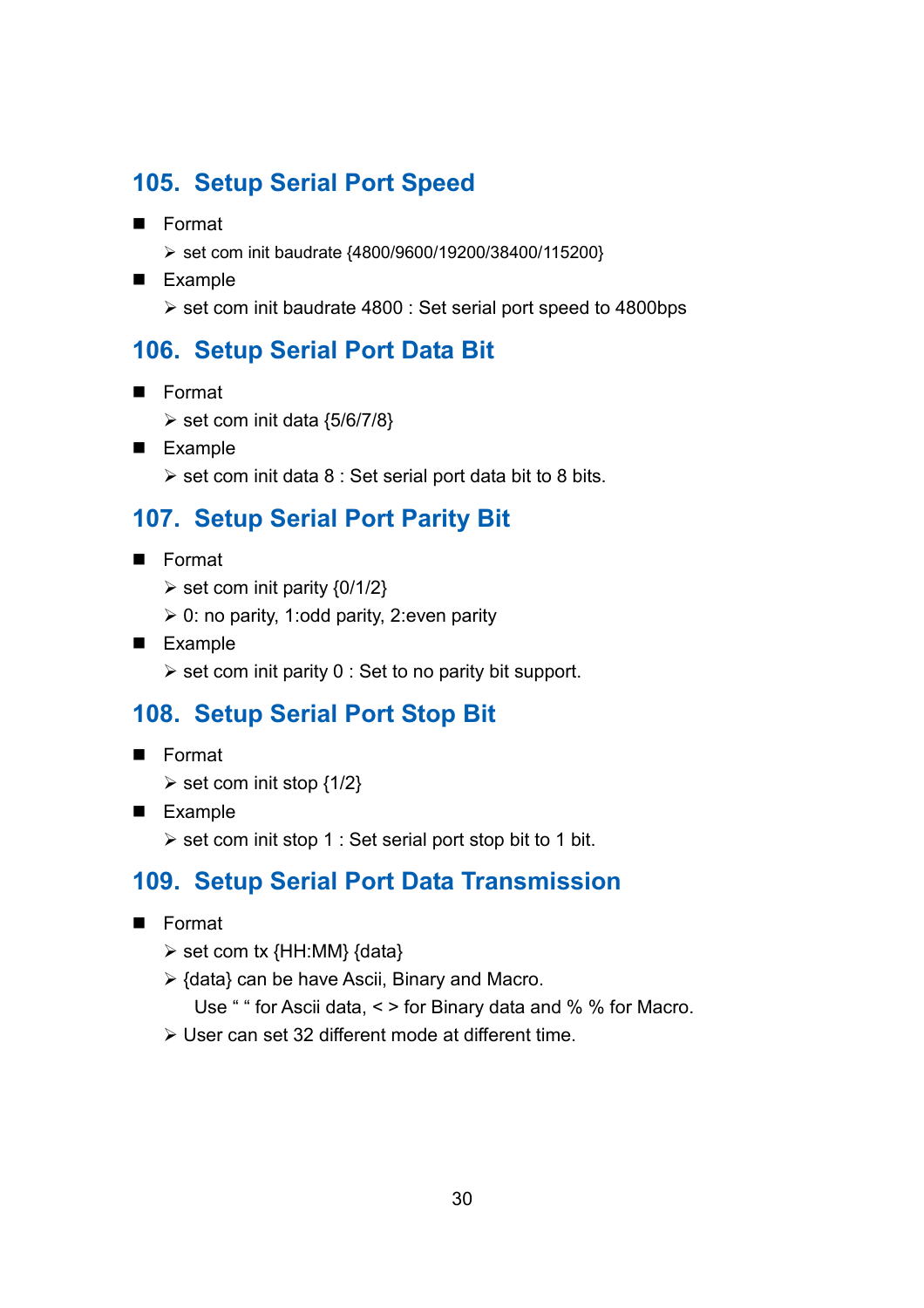#### **Example**

- > set com tx 09:00 "abcde" : Send Ascii data a,b,c,d,e character to serial at 09:00
- set com tx 10:30 <41,42,43,44,45> : Send Binary data 0x41, 0x42, 0x42, 0x43, 0x44, 0x45 at 10:30
- > set com tx 12:00 %SERIAL\_TX% : Send Macro SERIAL\_TX data at 12:00, for example the SERIAL\_TX is configured to <41,42,43,44,45>, player send 0x41, 0x42, 0x43, 0x44 and 0x45 to serial port at 12:00

### **110. Setup GPIO Interactive operation**

- Format
	- $\triangleright$  set gpio {2~6} value {data}
	- ▶ Support GPIO between 2 and 6.

if the GPIO signal detect High/Low , player work as {data} receive by serial port.

▶ {data} can be have Ascii, Binary or Macro.

Use " " for Ascii data, < > for Binary data and % % for Macro.

#### **Example**

> set gpio 2 value <0x01> : if player detect GPIO 2 High/Low, player work as same way of receive 0x01 by serial port.

set gpio 2 value <0x01, 0x02> : if player detect GPIO 2 High/Low,

player work as same way of receive 0x01 and 0x02 by serial port.

> Please refer to 3.13.6 Setup Serial Port Data Transmission for more detail.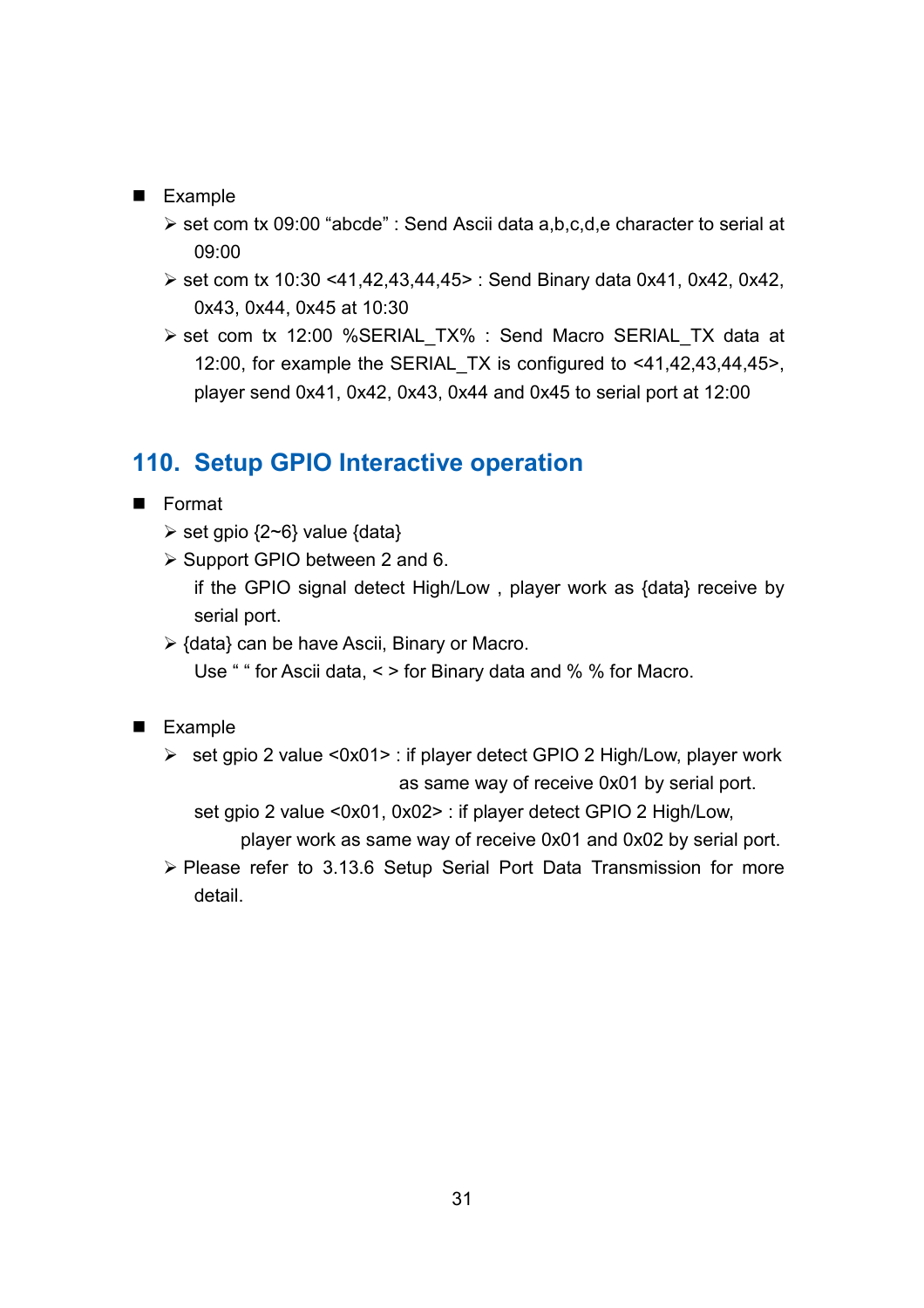## **111. Logging Message**

The logging message can be upload to the server to user notify player operation.

The logging message file information is followed.

> NETCION-DSP have two logging message file,

AABBCCDDEEFF\_2008\_08\_25.txt

and AABBCCDDEEFF\_2008\_08\_25\_filestatus.txt

The first log file have the logging message for play information of contents file("Content File Play Information Log"). The second log file have the logging message for contents file download and remove information("Contents File Status Log").

> The field of AABBCCDDEEFF at file name is MAC address of player. The field of 2008\_08\_25 is the date of file creation.

## **112. Setup Logging Message Support**

- Format
	- > set dsp log status {on/off}
- **Example** 
	- set dsp log status on : Set player upload logging message to server
	- > set dsp log status off: Set player do not upload logging message to server.

## **113. Setup Logging Message Folder**

- **Format** 
	- > set dsp log folder "{folder name}"
- **Example** 
	- > set dsp log folder "aabbcc/ccdd" : Set player upload logging message to aabbcc/ccdd folder
	- > If user do not set the logging folder, the player will upload log information to log/{site name} of server directory.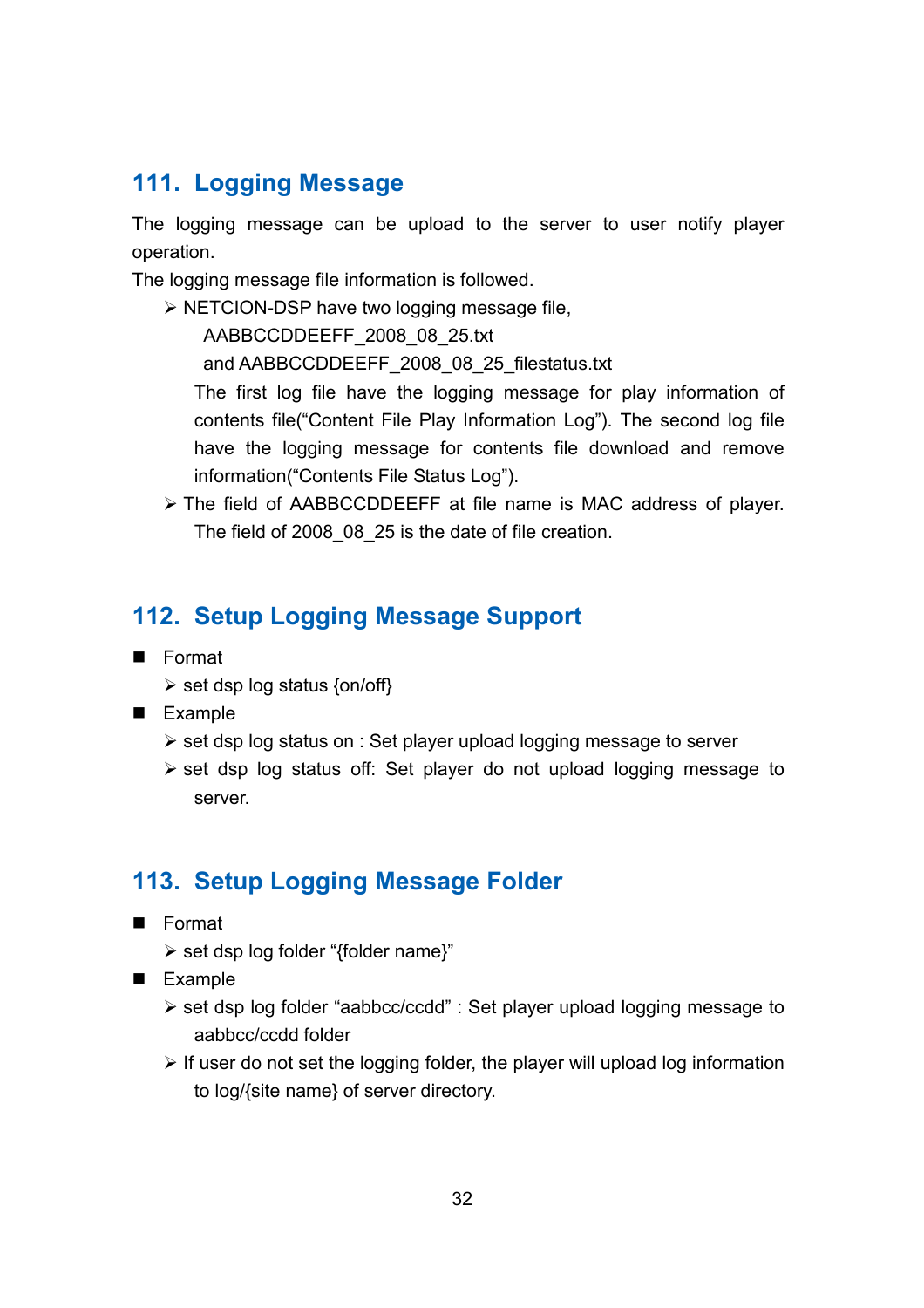## **114. Setup Logging Message Upload Time**

- **Format** 
	- > set dsp log up {ss}
- **Example** 
	- > set dsp log up 3600 : Set "Content File Play Information Log" update time interval.
	- > If there no setup update time, The player update the log file one times at each day.
	- > The "Contents File Status Log" is generated at the new file download or remove time.

## **115. Saving Logging Message in the internal memory**

- Format
	- > set dsp log save {on/off}
- **Example** 
	- > set dsp log save on: Save logging message in the internal memory
	- > set dsp log save off: Do not save logging message in the internal memory

## **116. Saving days for Logging Message in the internal**

#### **memory**

- **Format** 
	- > set dsp log savedays {dd}
- Example
	- > set dsp log savedays 30: Save logging message in the internal memory for 30 days.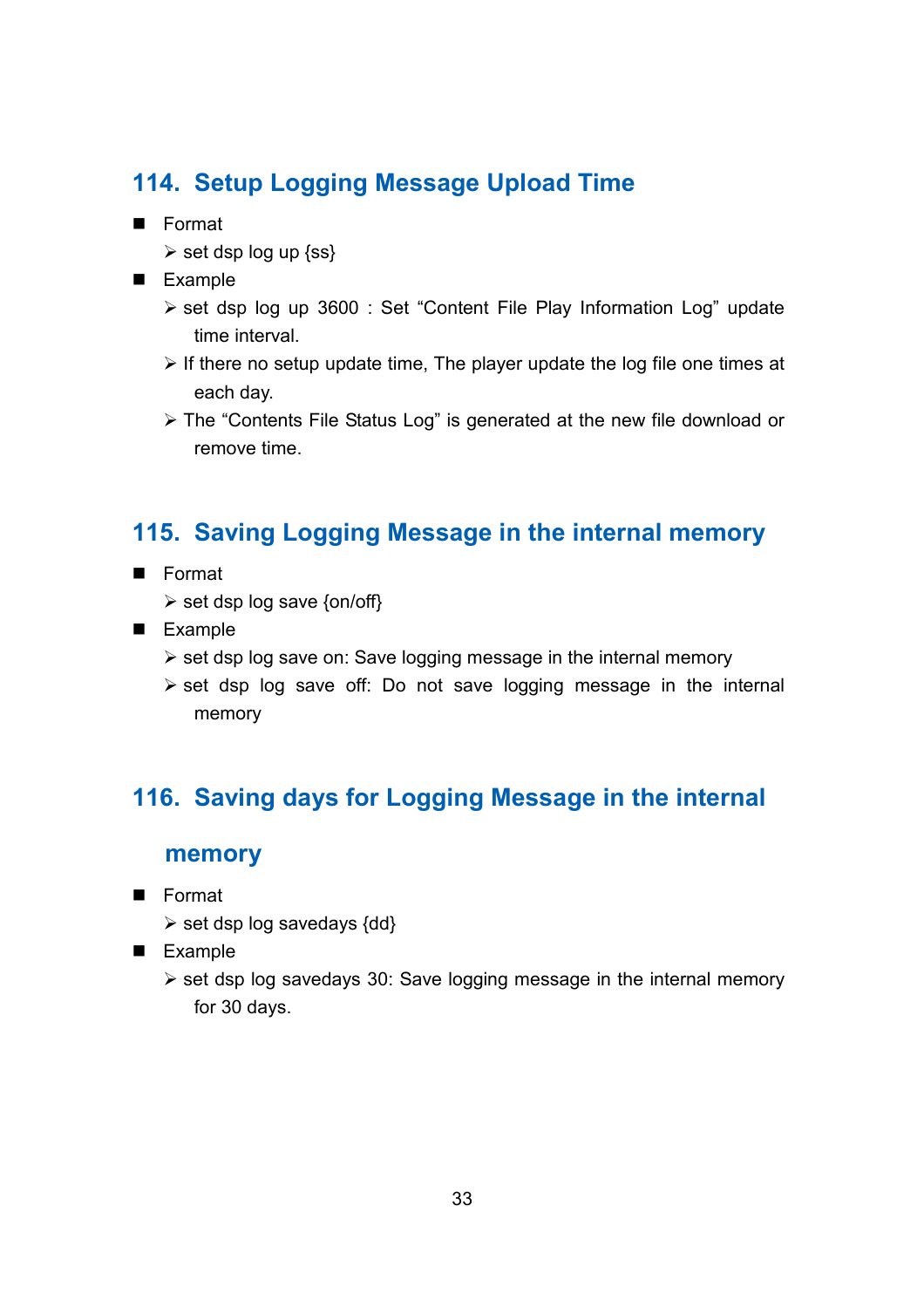## **117. Player Live Status**

The player live status can be upload to the server to user notify player operation.

The live status file information is followed.

- > The format of live status file is dsplive\_AABBCCDDEEFF, in here AABBCCDDEEFF is MAC address of player.
- $\triangleright$  The contents of live file

F/W Version Total Disk Space Available Disk Space **Backlight** Video Output Audio Volume Audio Output Server IP Address Server Connect Folder Server Log Folder Server Live Folder Lan IP address Lan Subnet Mask Lan Gateway address Lan DNS WLan Support WLan IP address WLan Subnet Mask WLan Gateway address WLan DNS WLan Mode WLan SSID WLan Channel WLan Wepkey Photo Effect Photo Transition Time Caption Support Caption Position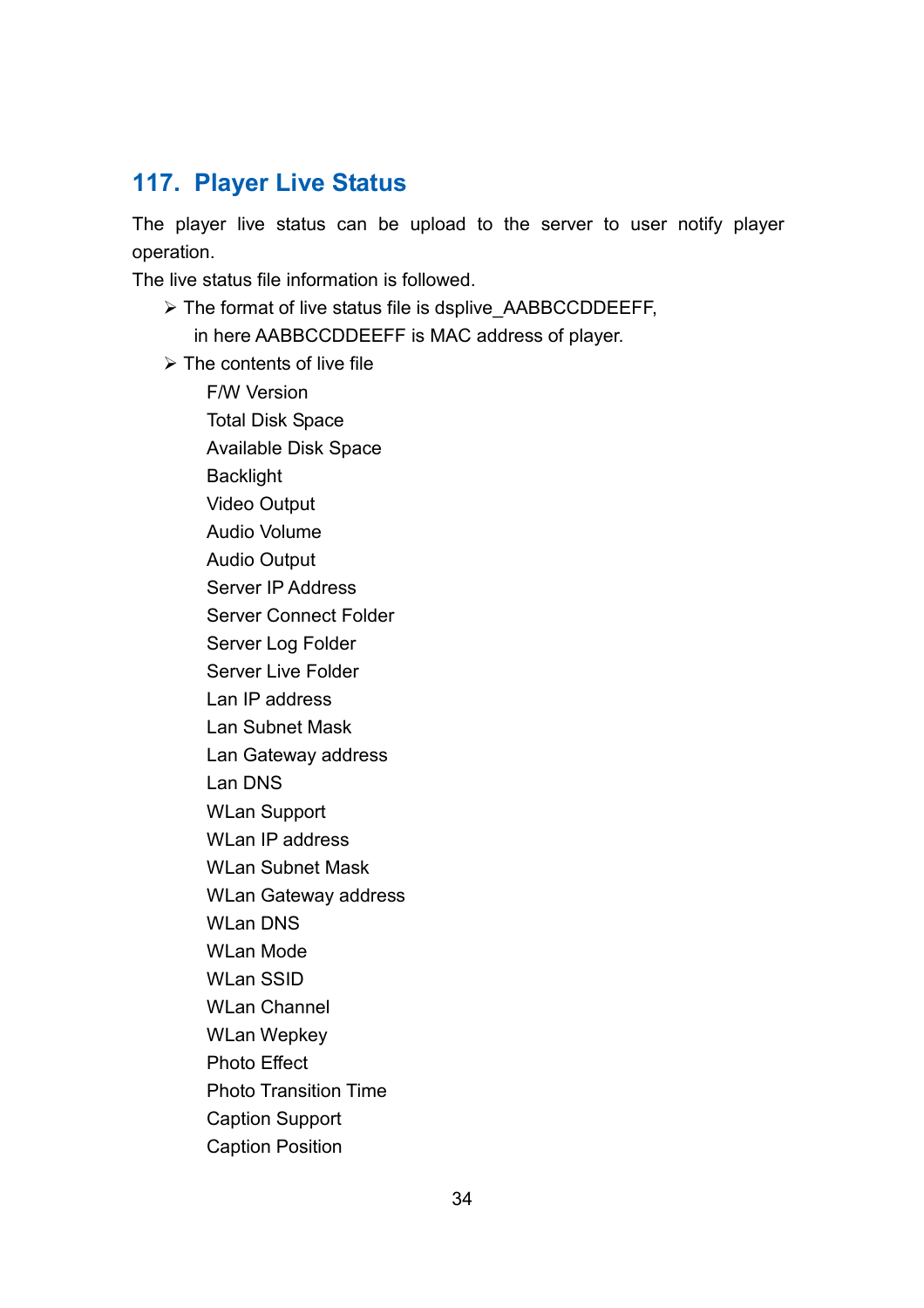Caption Color Caption BG Color Caption Speed Auto Scaling Time Set NTP Server Time Display Time Color Time BG Color Auto On/Off On Time Off Time Language Font Size Display Status

## **118. Setup Live Status Support**

- **E** Format
	- > set dsp live status {on/off}
- **Example** 
	- set dsp live status on : Set live status file upload to server
	- set dsp live status off : Do not upload live status file to server

#### **119. Setup Live Status Upload Folder**

- **Format** 
	- > set dsp live folder "{folder name}"
- **Example** 
	- > set dsp live folder "aabbcc/ccdd" : Set live status upload folder to aabbcc/ccdd at server. The default upload folder is live/{site name} at server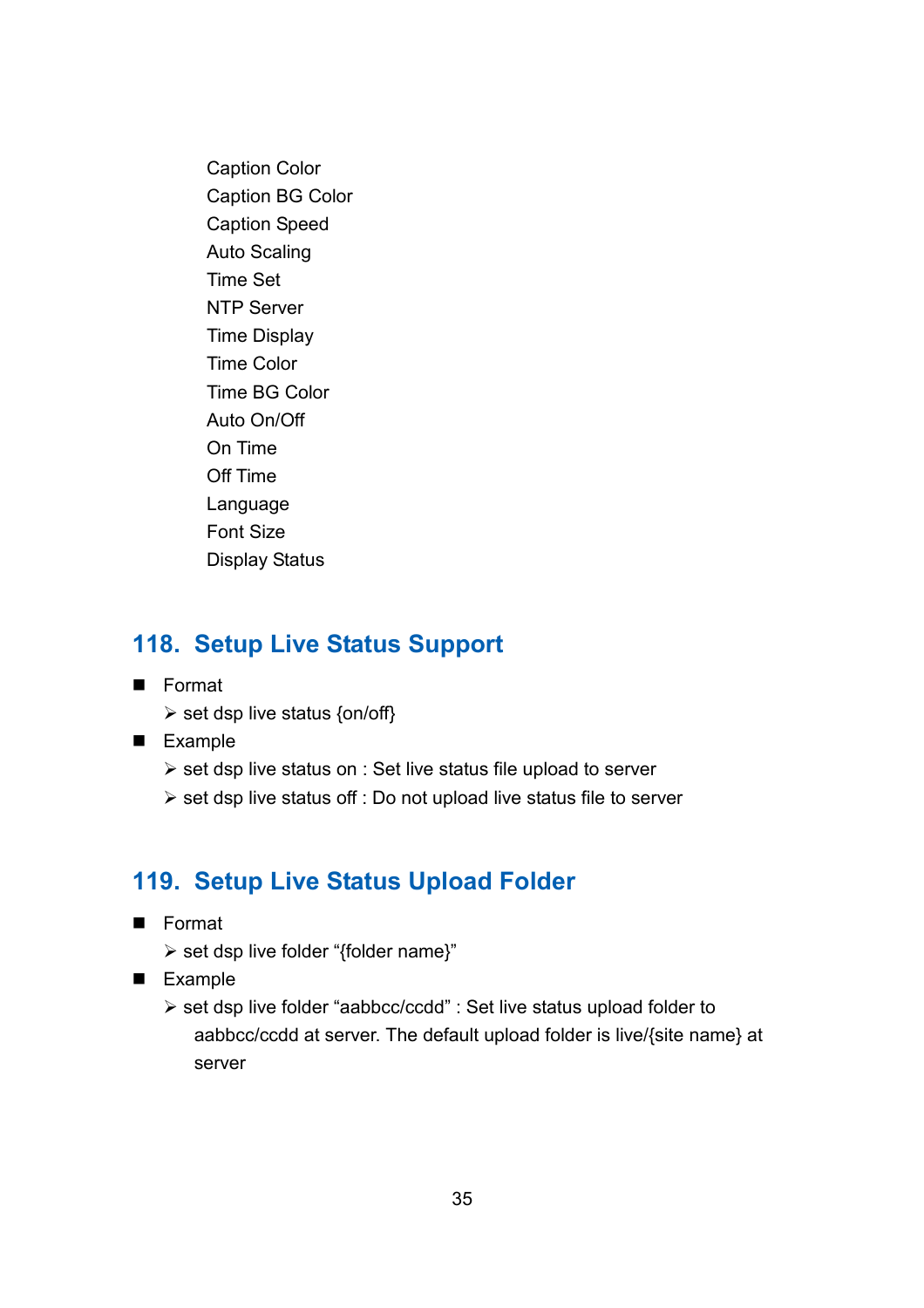## **120. Setup Live Status Update Time**

- **Format** 
	- $\triangleright$  set dsp live up {ss}
- **Example** 
	- ▶ set dsp live up 15 : Set live status file update time interval to 15 seconds. If user do not set live status update time, the default live status file update time interval is 1 minute(60 seconds).